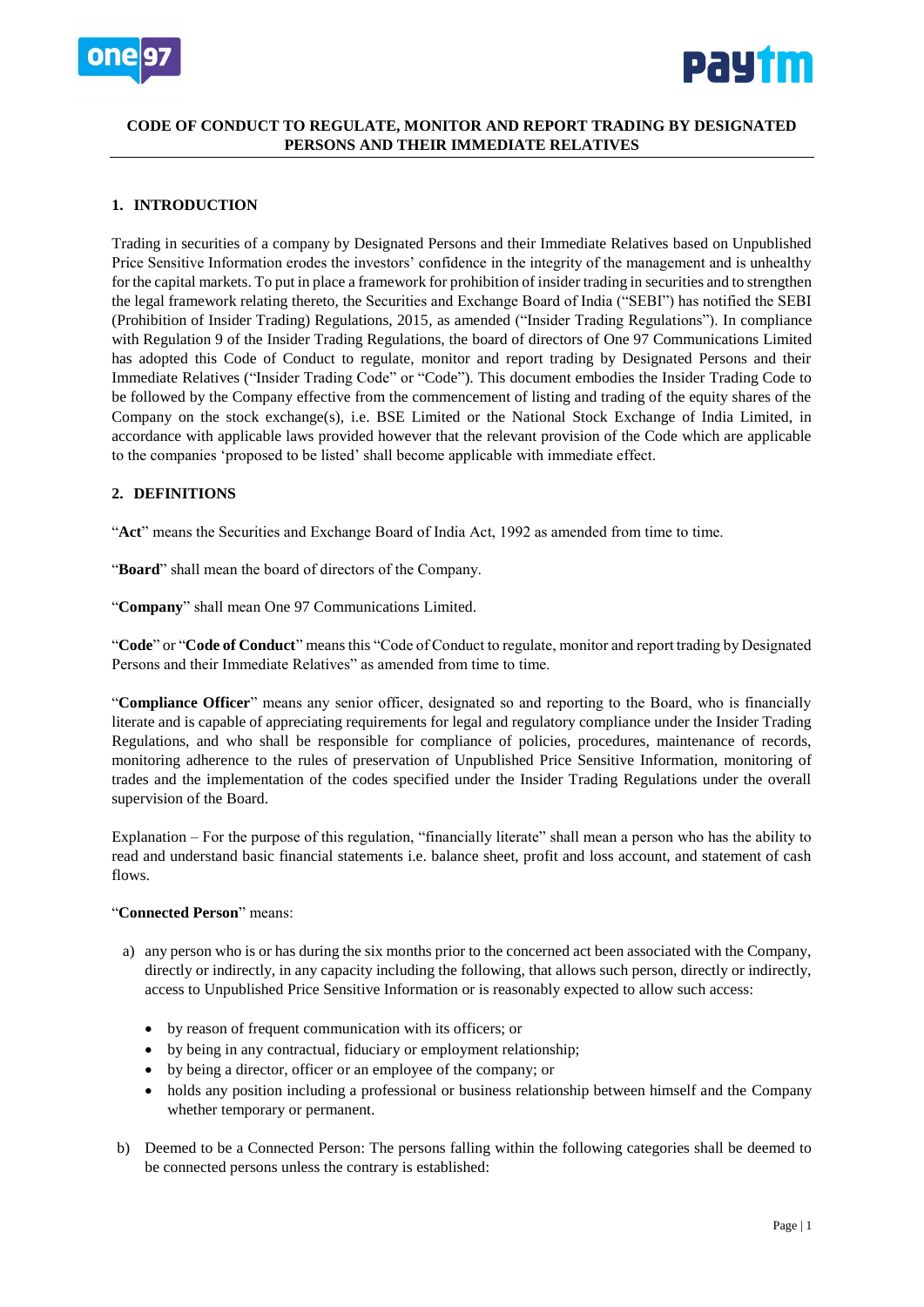



- An Immediate Relative of Connected Persons specified in clause (a);
- A holding company or associate company or subsidiary company;
- An intermediary as specified in Section 12 of the Act or an employee or director thereof;
- An investment company, trustee company, asset management company or an employee or director thereof;
- An official of a stock exchange or of clearing house or corporation;
- A member of board of trustees of a mutual fund or a member of the board of directors of the asset management company of a mutual fund or is an employee thereof;
- A member of the board of directors or an employee, of a public financial institution as defined in section 2 (72) of the Companies Act, 2013, as amended ("**Companies Act, 2013**");
- An official and/or employee of a self-regulatory organization recognized or authorized by the Board;
- A banker of the Company; or
- A concern, firm, trust, Hindu undivided family, company or association of persons wherein a director of the Company or his immediate relative or banker of the Company, has more than ten per cent, of the holding or interest.

"**Contra Trade**'' means a trade or transaction which involves buying or selling any number of securities of the Company and within 6 months, trading or transacting in an opposite transaction involving sell or buy following the prior transaction.

### "**Designated Persons**" means:

- a) Directors;
- b) Chief Executive Officer and employees up to two levels below the Chief Executive Officer of the Company and its material subsidiary;
- c) Key Managerial Personnel;
- d) Such employees of the Company and its material subsidiary who have access to unpublished price sensitive information such as all employees in the Finance & Accounts, Legal, Secretarial & Compliance, Investor Relations, Communications and Media Communications departments;
- e) Any support staff of the Company such as IT staff or secretarial staff who have access to unpublished price sensitive information; and
- f) Any other person who on the basis of their role and function in the Company, is reasonably expected to have access to unpublished price sensitive information(s) relating to the Company, as may be decided by the Chairman/Managing Director/Compliance Officer of the Company, from time to time.

Note: The Company is a professionally managed company, in accordance with applicable law, and accordingly Designated Persons does not include promoter and this Code, shall not include references to promoter and/or members of the promoter group.

"**Generally Available Information**" means information that is accessible to the public on a non-discriminatory basis.

"**Insider Trading Regulations**" means Securities and Exchange Board of India (Prohibition of Insider Trading) Regulations, 2015, as amended.

"**Immediate Relative**" means a spouse of a person, and includes parent, sibling, and child of such person or of the spouse, any of whom is either dependent financially on such person, or consults such person in taking decisions relating to trading in securities.

Note: It is hereby clarified that "spouse" of a person will be considered immediate relative irrespective of whether he/she is financially dependent or consults such person in taking decisions relating to trading in securities.

"Insider" means any person who is:

a) Connected Person; or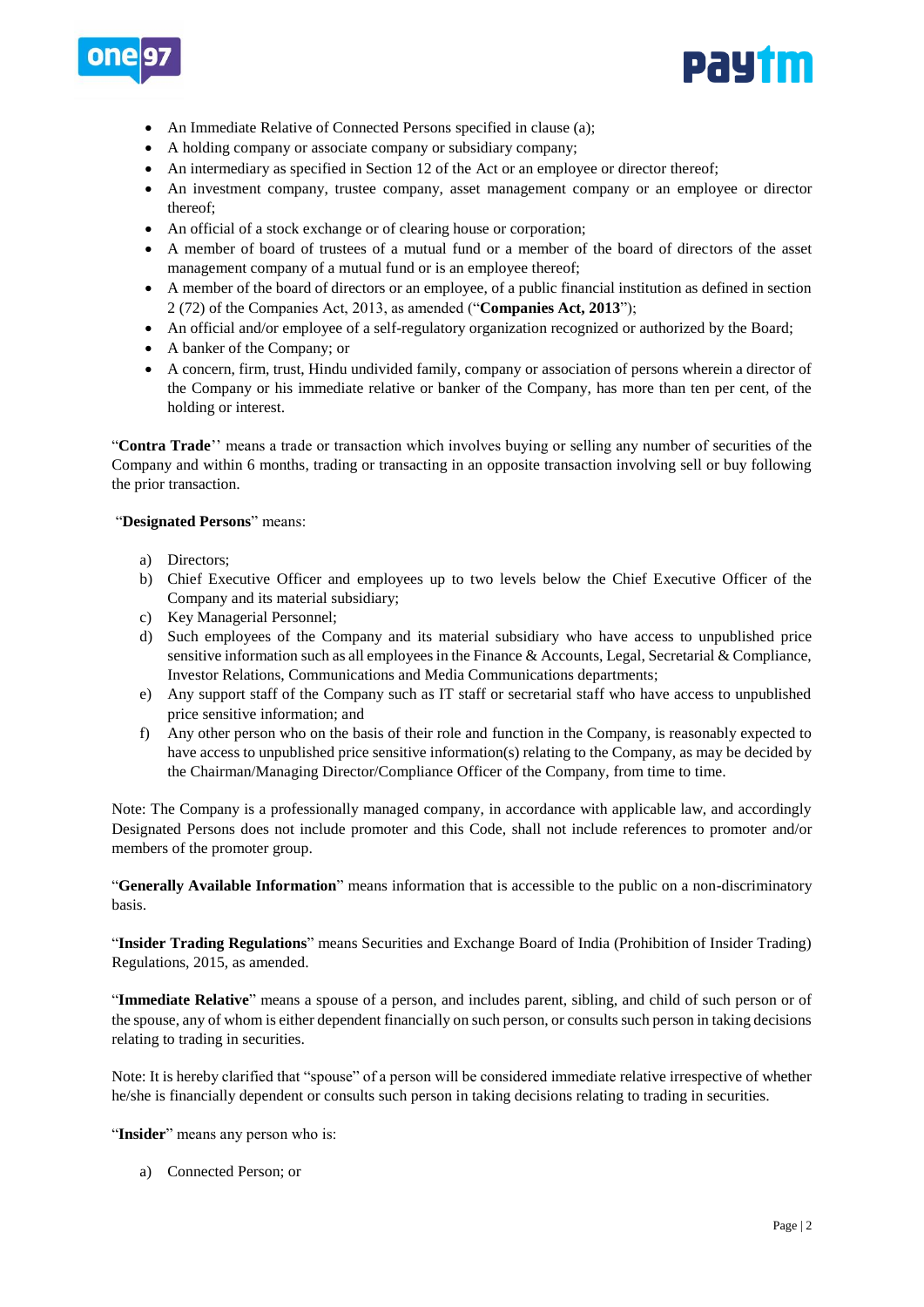



b) in possession of or having access to Unpublished Price Sensitive Information.

"**Key Managerial Person**" means person as defined in Section 2(51) of the Companies Act, 2013.

"**Legitimate Purpose**" shall include sharing of unpublished price sensitive information in the ordinary course of business by an Insider with partners, collaborators, lenders, customers, suppliers, merchant bankers, legal advisors, insolvency professionals or other advisors or consultants, provided that such sharing has not been carried out to evade or circumvent the prohibitions of Insider Trading Regulations.

"**Material Subsidiary**" shall mean a subsidiary, whose income or net worth exceeds 10% of the consolidated income or net worth respectively, of the Company and its subsidiaries in the immediately preceding accounting year.

"**Securities**" shall have the meaning assigned to it under the Securities Contracts (Regulation) Act, 1956, as amended ("**SCRA**") except units of a mutual fund.

"**Takeover Regulations**" means the Securities and Exchange Board India (Substantial Acquisition of Shares and Takeovers) Regulations, 2011, or any modification thereof.

"**Trading**" means and includes subscribing, buying, selling, dealing, or agreeing to subscribe, buy, sell, deal in any securities, and "trade" shall be construed accordingly.

"**Stock Exchange**" means a recognised Stock Exchange as defined under clause (f) of Section 2 of the SCRA.

"**Unpublished Price Sensitive Information**" or "**UPSI**" means any information, relating to the Company or its securities, directly or indirectly, that is not generally available which upon becoming generally available, is likely to materially affect the price of the securities and shall, ordinarily including but not restricted to, information relating to the following:

- a) Periodical financial results of the Company;
- b) Intended declaration of dividends (both interim and final);
- c) Change in capital structure;
- d) Issue of securities, buy back of securities or any forfeiture of shares or change in market lot of the Company's shares;
- e) Acquisition, Merger, De-merger, Amalgamation, Restructuring, Scheme of arrangement or takeovers;
- f) Disposal, spin off or selling division of whole or substantially whole of the undertaking;
- g) Any major expansion plans or execution of new projects or any significant changes in policies, plans or operations of the Company;
- h) Changes in Key Managerial Personnel; and
- i) Other matters as may be prescribed by SEBI/considered by the Compliance Officer to be price sensitive from time to time.

All terms used but not defined herein shall have the meaning ascribed to such term under the Insider Trading Regulations. In case of any discrepancy between the Insider Trading Regulations and the terms defined herein, the meaning as ascribed under the Insider Trading Regulations, shall prevail.

### **3. COMPLIANCE OFFICER**

- a) The Compliance Officer is responsible for compliance of policies, procedures, monitoring adherence to the rules for the preservation of UPSI, monitoring of trades and the implementation of the codes specified in these regulations under the overall supervision of the Board of the Company.
- b) The Compliance Officer shall maintain records of, Designated Persons and any changes made to the list of Designated Persons, all the declarations submitted in the appropriate form given by the Designated Persons
- c) The Compliance Officer shall ensure proper assistance to all the employees / directors in addressing any clarifications regarding the Insider Trading Regulations and this Code.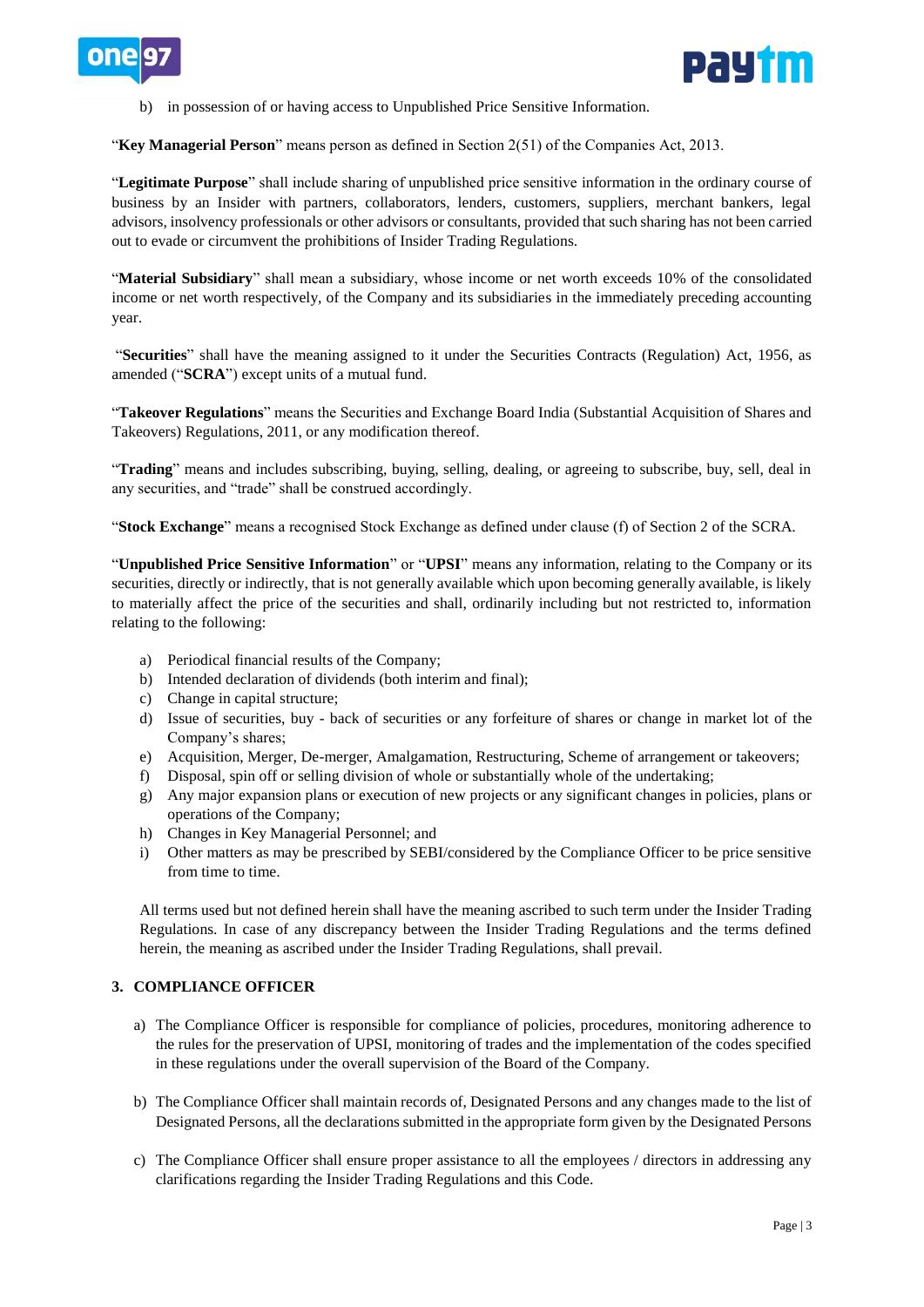



- d) The Compliance Officer shall in consultation with the chairman and/or managing director and the Board specify prohibited period (i.e. closure of the Trading Window) from time to time and make announcement/s thereof ensuring that prohibited period is intimated to all concerned before the commencement of the said period.
- e) The Compliance Officer shall implement punitive measures or disciplinary action prescribed for any violation or contravention of this Code.
- f) The Compliance Officer shall report to the Board and in particular, shall provide reports to the chairman of the audit committee, if any, or to the chairman of the Board at the beginning of each financial year.

## **4. PRESERVATION OF "UNPUBLISHED PRICE SENSITIVE INFORMATION"**

a) All UPSI is to be handled on a "Need to Know" basis, i.e. UPSI should be disclosed only to those within the Company who need the information to discharge their duty and whose possession of such information will not give rise to a conflict of interest or likelihood of misuse of the information.

 To prevent the misuse of confidential information the Company adopts a 'Chinese Wall' policy thereby separating those areas of the Company which routinely have access to confidential information, considered as 'inside areas' from those areas which deal with sale / marketing / investment advice or other departments providing support services, considered as 'public areas'.

The employees in the inside areas shall not communicate any UPSI to any one in public area. Demarcation of various departments as 'inside area' may be implemented by the Compliance Officer, in consultation with the Chief Financial Officer of the Company.

In exceptional circumstances i.e. in furtherance of legitimate purposes, performance of duties or discharge of legal obligations, any Designated Person may be permitted to 'cross the wall' and give UPSI to any person on a 'need to know' basis, under intimation to the Compliance Officer.

- b) No insider shall communicate, provide, or allow access to any UPSI, relating to the Company or securities, to any person including other insiders except where such communication is in furtherance of legitimate purposes, performance of duties or discharge of legal obligations.
- c) No person shall procure from or cause the communication by any insider of UPSI, relating to the Company or securities, except in furtherance of legitimate purposes, performance of duties or discharge of legal obligations.
- d) However, UPSI may be communicated, provided, allowed access to or procured, in connection with a transaction which:
	- i. entails an obligation to make an open offer under the takeover regulations where the Board of the Company is of informed opinion that the proposed transaction is in the best interests of the Company; or
	- ii. does not attract the obligation to make an open offer under the takeover regulations but where the Board of the Company is of the informed opinion that the proposed transaction is in the best interests of the Company and the information that constitutes UPSI is disseminated to be made generally available at least two trading days prior to the proposed transaction being effected in such form as the Board may determine to be adequate and fair to cover all relevant and material facts.
- e) For the above purposes, the Board shall require the parties to execute agreements to contract confidentiality and non-disclosure obligations on the part of such parties and such parties shall keep information so received confidential, except for the purpose of this clause and shall not otherwise trade in securities of the Company when in possession of UPSI.
- f) Files containing confidential information shall be kept secure. Computer files must have adequate security of login and password etc.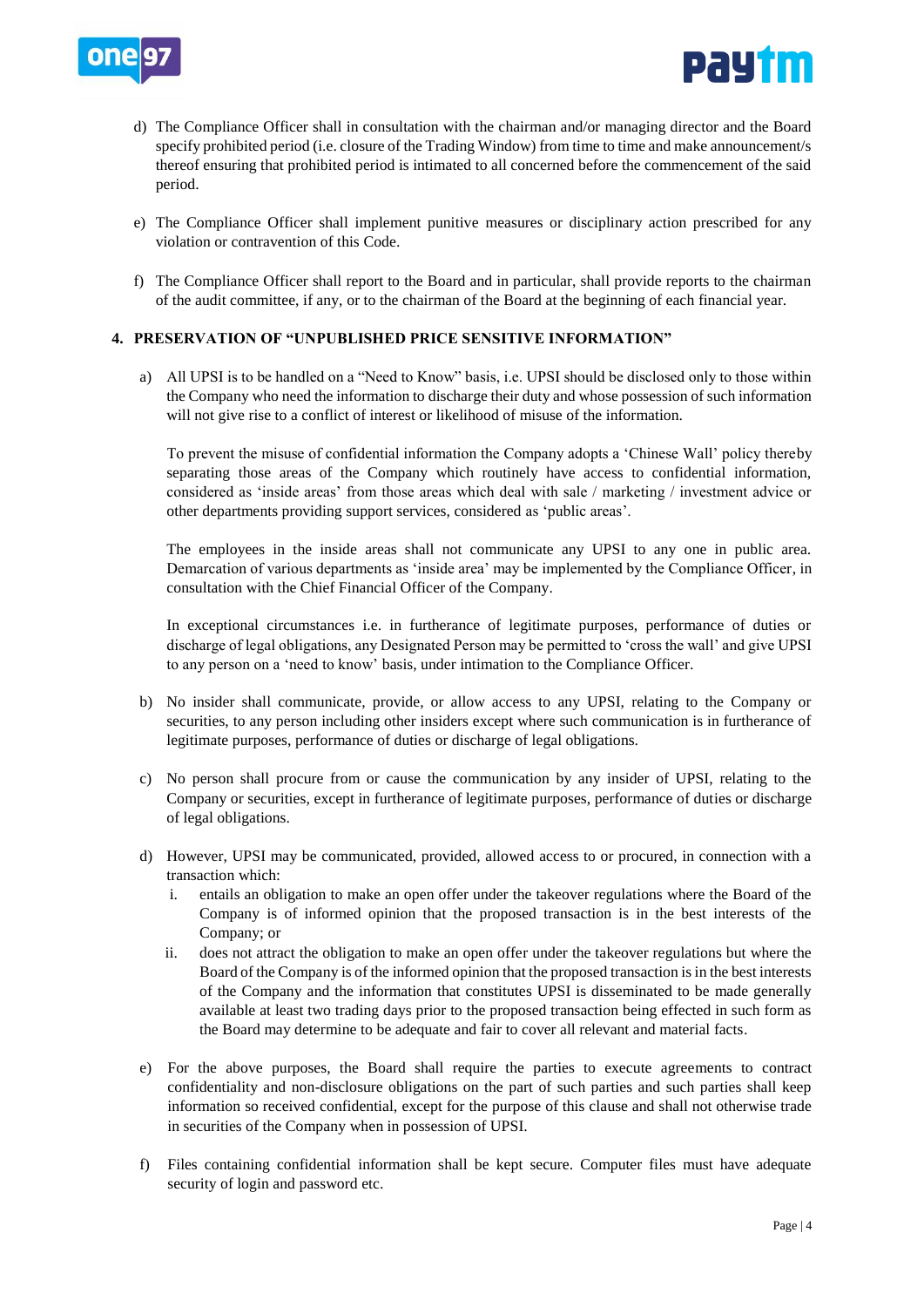



## **5. PREVENTION OF MISUSE OF "UNPUBLISHED PRICE SENSITIVE INFORMATION"**

All Designated Persons and their Immediate Relatives shall be subject to trading restrictions enumerated herein. As a general overriding rule, no Insider shall trade in securities of the Company when in possession of UPSI. When a person who is in possession of UPSI, has traded in securities, his trades would be presumed to be motivated by the knowledge and awareness of such information in his possession.

a) Trading Plan:

An Insider shall be entitled to formulate a trading plan and present it to the Compliance Officer for approval and may be carried public disclosure pursuant to which trades out on his behalf in accordance with such plan. This gives an option to persons who may be perpetually in possession of Unpublished Price Sensitive Information and enabling them to trade in securities in a compliant manner.

- b) Trading Plan shall:
	- i. not entail commencement of trading on behalf of the insider earlier than six months from the public disclosure of the plan;
	- ii. not entail trading for the period between the  $20<sup>th</sup>$  trading day prior to the last day of any financial period for which results are required to be announced by the issuer of the securities and the  $2<sup>nd</sup>$  trading day after the disclosure of such financial results;
	- iii. entail trading for a period of not less than 12 months;
	- iv. not entail overlap of any period for which another trading plan is already in existence;
	- v. set out either the value of trades to be effected or the number of securities to be traded along with the nature of the trade and the intervals at, or dates on which such trades shall be effected; and
	- vi. not entail trading in securities for market abuse.
- c) The Compliance officer shall review the trading plan to assess whether the plan would have any potential for violation of the Insider Trading Regulations. The Compliance Officer shall be entitled to seek such express undertakings as may be necessary to enable such assessment and to approve and monitor the implementation of the plan.
- d) The Trading Plan once approved shall be irrevocable and the Insider shall mandatorily have to implement the plan, without being entitled to either deviate from it or to execute any trade in the securities outside the scope of the trading plan. However, the implementation of the trading plan shall not be commenced, if at the time of formulation of the plan, the Insider is in possession of any UPSI and the said information has not become generally available at the time of the commencement of implementation. The Compliance Officer shall confirm that the commencement of the Plan shall be deferred until such UPSI becomes generally available information. Further, the Insider shall also not be allowed to trade in securities of the Company, if the date of trading in securities of the Company, as per the approved Trading Plan, coincides with the date of closure of Trading Window announced by the Compliance Officer.
- e) Upon approval of the Trading Plan, the Compliance Officer shall notify the plan to the stock exchanges on which the securities are listed.
- f) The provisions regarding pre-clearance of trades, trading window norms and restrictions on Contra Trade shall not be applicable for a trade executed as per an approved Trading Plan.

### **6. TRADING WINDOW AND PRE- CLEARANCE OF TRADES**

- a) Trading Window
	- i. Other than the period(s) for which the 'Trading Window' is closed as prescribed hereunder, the same shall remain open for trading in the Securities of the Company by the Designated Persons and their Immediate Relatives. Trading Window will be closed from the end of every quarter till 48 hours after the declaration of financial results. The gap between clearance of accounts by the audit committee and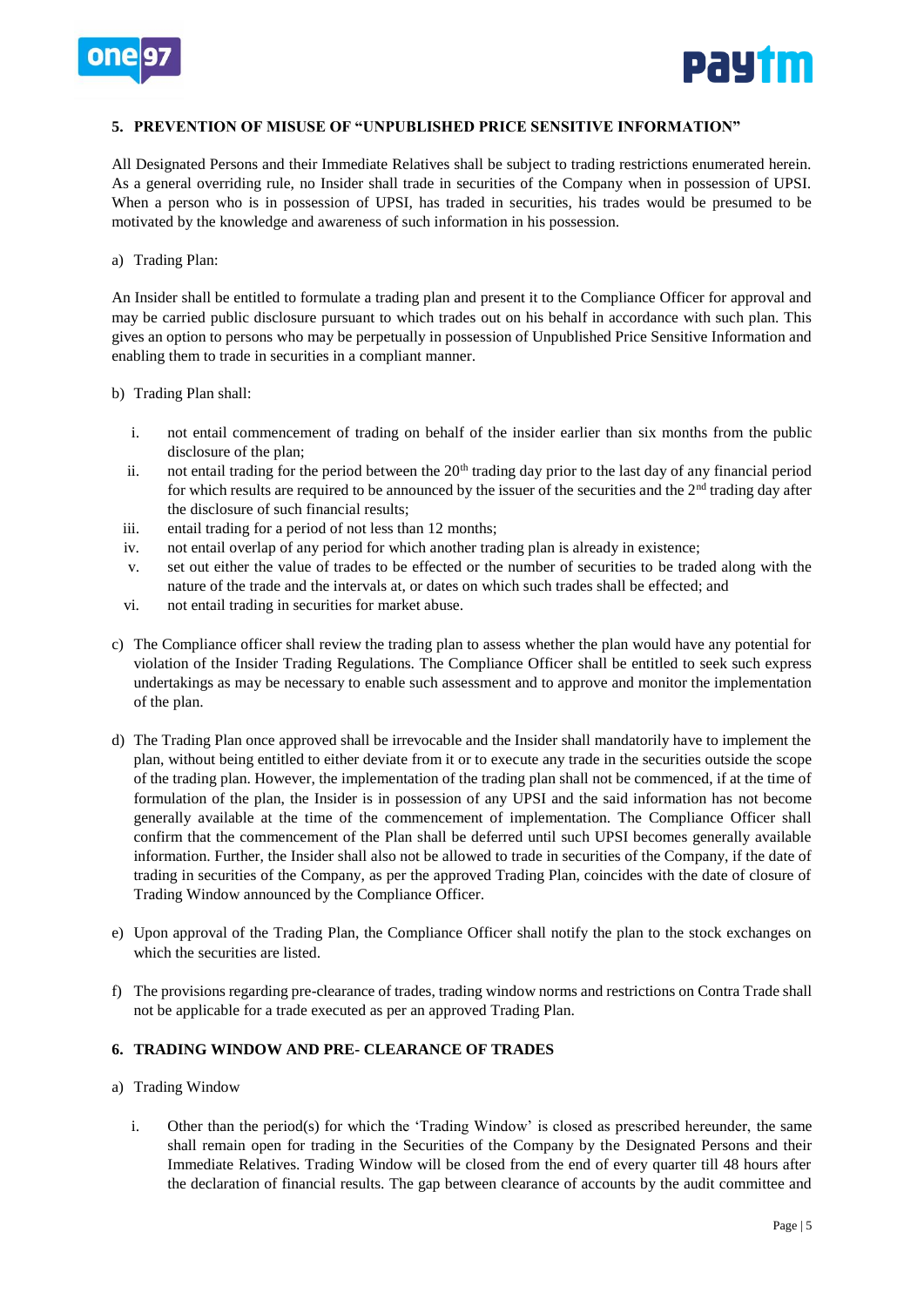



the Board meeting should be as narrow as possible and preferably on the same date to avoid leakage of material information.

- ii. In addition to the above, Trading window may be closed by the Company during such times in addition to the above period as it may deem fit from time to time including when the Compliance Officer determines that a Designated Persons or a class of Designated Persons can be reasonably expected to possess UPSI till 48 hours after the UPSI is made public.
- iii. No Designated Person and their Immediate Relatives shall trade in the securities of the Company when the Trading Window is closed.
- iv. It shall be the responsibility of the Designated Persons to advice their Immediate Relatives of Trading Window period closures.
- v. The trading window restrictions shall not apply in respect of transactions (a) specified in clauses (i) to (iv) and (vi) of the proviso to sub-regulation (1) of regulation 4 of the Insider Trading Regulations and in respect of a pledge of shares for a *bona fide* purpose such as raising of funds, subject to pre-clearance by the Compliance Officer and compliance with the respective regulations made by SEBI; (b) which are undertaken in accordance with respective regulations made by SEBI such as acquisition by conversion of warrants or debentures, subscribing to rights issue, further public issue, preferential allotment or tendering of shares in a buy-back offer, open offer, delisting offer or transactions which are undertaken through such other mechanism as may be specified by SEBI from time to time
- b) Pre- clearance of Trades
	- i. All Designated Persons of the Company, who intend to trade in the securities of the Company irrespective of the value of the trade will have to make an application to the Compliance Officer in the prescribed form (Form F) given in this Code for pre-clearance of the transaction.
	- ii. The application for approval for pre-clearance shall be made in Form F by the concerned Designated Person to the Compliance Officer. Prior to approving any trades, the Compliance Officer shall be entitled to seek declarations to the effect that the applicant for pre-clearance is not in possession of any unpublished price sensitive information. The Compliance Officer shall also have regard to whether any such declaration is reasonably capable of being rendered inaccurate
	- iii. The restrictions contained in this clause shall also apply to Immediate Relatives in respect of which the concerned Designated Person shall be responsible for the compliance under this policy.

## **7. OTHER RESTRICTIONS**

Following additional restrictions shall apply wherein pre-clearance for the trade has been sought by Designated Persons:

- a) All the pre-approved trades shall in respect of the securities of the Company shall be executed within seven Trading Days after the approval of pre-clearance is given, failing which, fresh pre-clearance for trades to be executed shall be obtained.
- b) The concerned persons shall disclose to the Company in the prescribed Form (Form E) the number of securities acquired or disposed of for which pre-clearances is obtained within two trading days of such transaction.
- c) The concerned persons shall disclose to the Company in the prescribed Form (Form E) the number of securities not traded including reasons for such decision for which pre-clearances is obtained within two trading days of completion of three Trading days after the approval of pre-clearance is given.
- d) The disclosures to be made by any person under this Code shall include those relating to trading by such person's immediate relatives, and by any other person for whom such person takes trading decisions.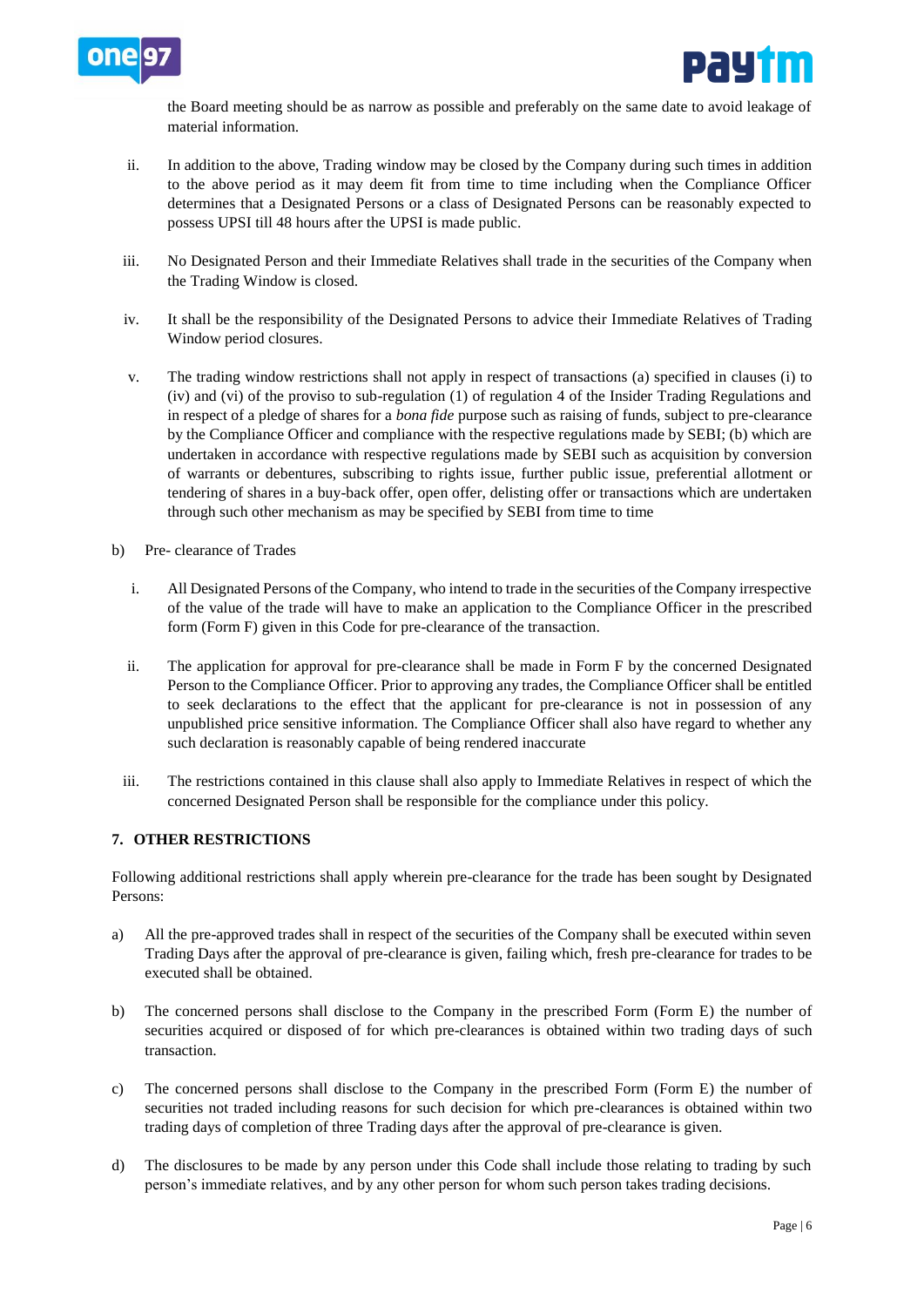



- e) The disclosures of trading in securities shall also include trading in derivatives of securities and the traded value of the derivatives shall be taken into account.
- f) Any Designated person who is permitted to trade shall not execute a Contra Trade within six months. In case any Contra Trade is executed, inadvertently or otherwise, in violation of the restriction, the profits from such trade shall be liable to be disgorged for remittance to the SEBI for credit to the Investor Protection and Education Fund administered by SEBI under the Act. This shall not be applicable for trades done in pursuance of a valid and approved trading plan and trades done pursuant to exercise of employee stock options.
- g) In case trading in securities is necessitated by personal emergency, the holding period of six months as specified above may be waived by the Compliance Officer after recording in writing his/her reasons in this regard. An application for waiver of holding period shall be made to the Compliance Officer through concerned Departmental Head in the prescribed Form (Form G).

## **8. REPORTING REQUIREMENTS FOR TRANSACTIONS IN SECURITIES**

- a) Initial Disclosures
	- i. Every person on appointment as a Key Managerial Personnel or a Director of the Company shall disclose his holding of securities of the Company as on the date of appointment, to the Company within seven days of such appointment in the prescribed Form (Form B).
- b) Continual Disclosures
	- i. Every Designated Person of the Company shall disclose to the Company in the prescribed Form (Form C) the number of such securities acquired or disposed of within two trading days of such transaction if the value of the securities traded, whether in one transaction or a series of transactions over any calendar quarter, aggregates to a traded value in excess of ₹10 lakhs.
	- ii. The disclosure shall be made within two trading days of: (i) the receipt of intimation of allotment of shares, or (ii) the acquisition or sale of shares or voting rights, as the case may be.
	- iii. Every Designated Person of the Company shall within 30 days of the beginning of every financial year, disclose to the Company in the Prescribed Form (Form H) prescribed details and the holding of such securities as at the end of the financial year and the details each purchase / sale of the securities during the financial year so ended. Any change in information provided earlier (other than holding of securities) shall be informed within 30 days of such in Form H.
	- iv. The Company may, at its discretion, require any other Connected Person(s) to make disclosure of holdings and trading in securities of the Company in the prescribed form (Form D) and at such frequency as may be determined by the Compliance Officer.
- c) Disclosures by the Company to the Stock Exchange(s)
	- i. Within two trading days of the receipt of intimation under Clause 8(b)(i) the Compliance Officer shall disclose to all Stock Exchanges on which the Company is listed, the information received.
	- ii. The Compliance officer shall maintain records of all the declarations in the appropriate form given by Designated Persons for a minimum period of five years.

## **9. PENALTY FOR CONTRAVENTION OF THE CODE OF CONDUCT**

a) Every Designated Person shall be individually responsible for complying with the provisions of the Code (including to the extent the provisions hereof are applicable to his/her dependents). Any Designated Person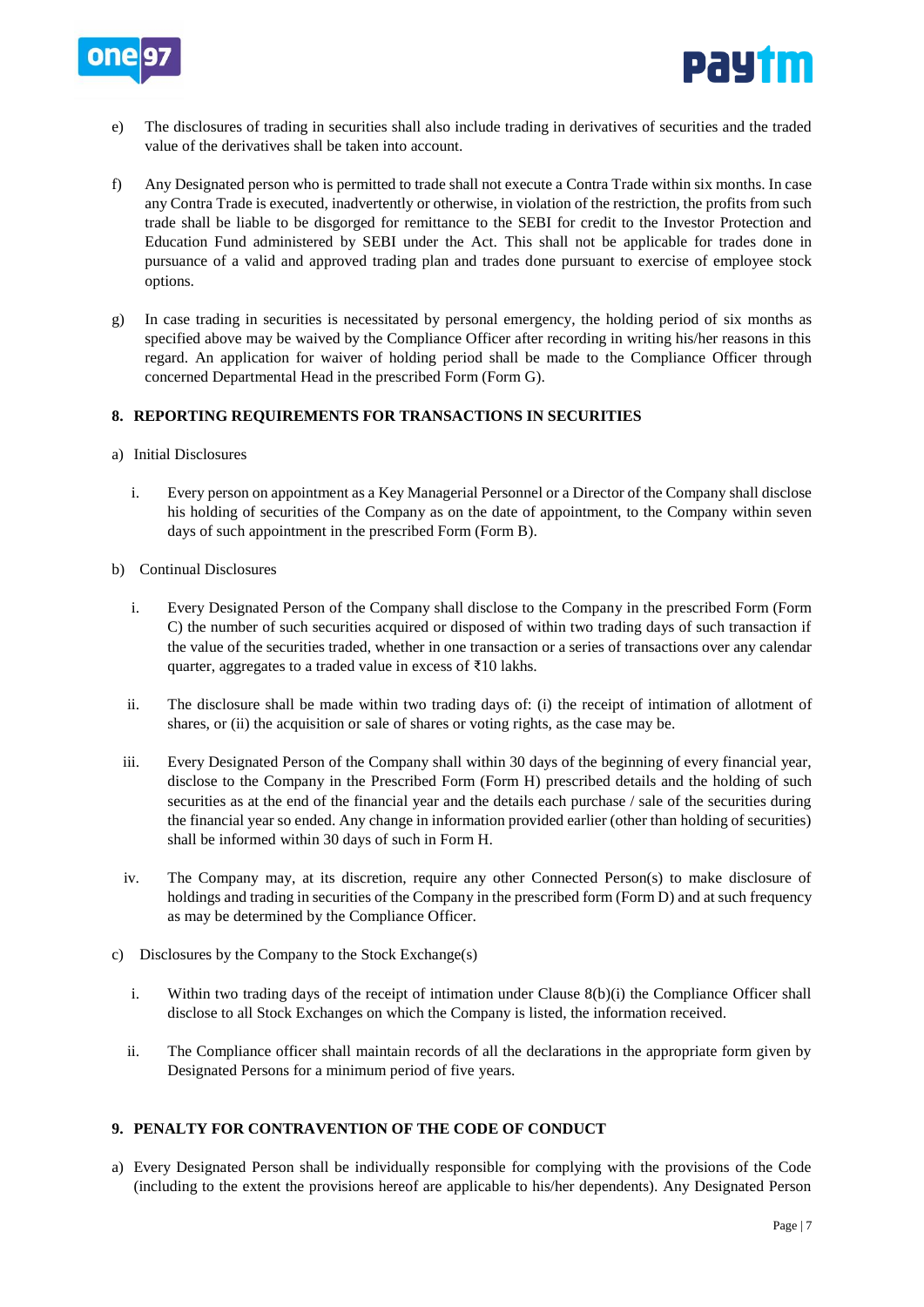



who trades in securities or communicates any information for trading in securities, in contravention of this Code may be penalized and appropriate action may be taken by the Company.

- b) The Compliance Officer shall report all the breaches of this Code to the Board. In the event of a breach of the Insider Trading Regulations, the Company shall promptly inform the stock exchanges where securities of the Company are traded, in such form and manner as may be specified by SEBI from time to time.
- c) Designated Persons who violate the Code may also be subject to disciplinary action by the Company, which may include wage freeze, suspension, recovery, claw back, ineligibility for future participation in employee stock option plans, etc. Any amount collected under this shall be remitted to SEBI for credit to the Investor Protection and Education Fund administered by SEBI under the Act.

### **10. DISCLOSURES**

This Code and any amendment thereof will be published on the Company's official website and formulation and publication of the same shall be confirmed to the Stock Exchange(s) where the securities of the Company are listed.

### **11. POLICY REVIEW AND AMENDMENTS**

The Board reserves the power to review and amend this Code from time to time. All provisions of this Code would be subject to revision / amendment in accordance with applicable laws as may be issued by relevant statutory, governmental and regulatory authorities, from time to time. In case of any amendment(s), clarification(s), circular(s) etc. issued by the relevant statutory, governmental and regulatory authorities are not consistent with the provisions laid down under this Code, then such amendment(s), clarification(s), circular(s) etc. shall prevail upon the provisions hereunder.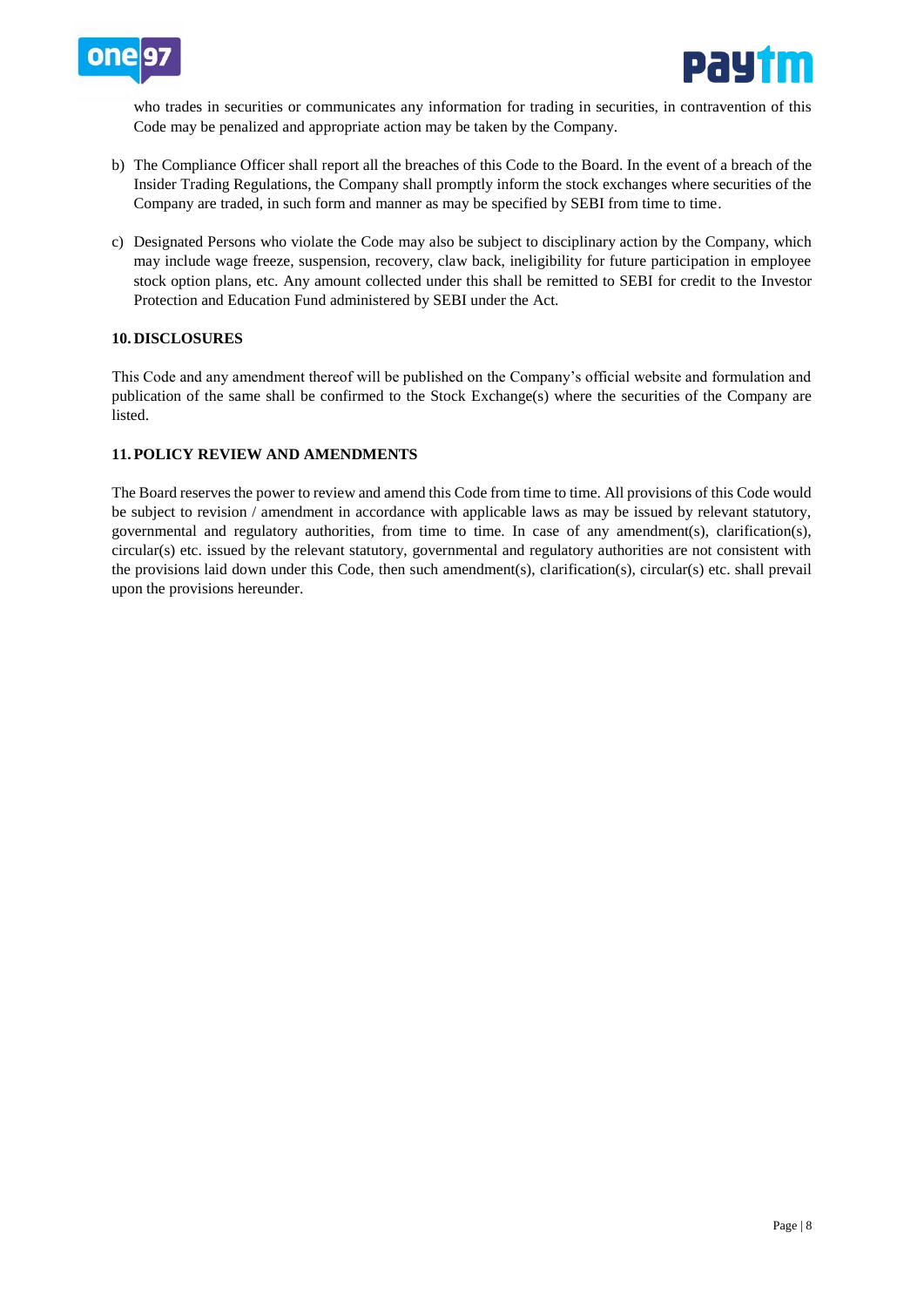



### **FORM B SEBI (Prohibition of Insider Trading) Regulations, 2015 [Regulation 7 (1) (b) read with Regulation 6(2) – Disclosure on becoming a director/KMP]**

Name of the company: **ISIN** of the Company: **Details of Securities held on appointment of Key Managerial Personnel (KMP) or Director or upon becoming a Promoter or member of the promoter group of a listed company and immediate relatives of such persons and by other such persons as mentioned in Regulation 6(2).**

| Name, PAN No., CIN/DIN<br>& address with contact nos. | Category of Person<br>(KMP / Director<br>Promoter or member of the<br>promoter group/<br>Immediate relative<br>to/others, etc.) | appointment<br>Date of<br>ΩŤ<br>OR Date<br>KMP/Director<br>the promoter group | of Securities held at the time of appointment of<br>becoming Promoter/ member of KMP/Director or upon becoming Promoter or member of<br>the promoter group<br>No.<br>Type of Security (For e.g. -<br>Shares, Warrants,<br>Convertible<br>Debentures, Rights<br>entitlements etc) | $%$ of<br>Shareholding |
|-------------------------------------------------------|---------------------------------------------------------------------------------------------------------------------------------|-------------------------------------------------------------------------------|----------------------------------------------------------------------------------------------------------------------------------------------------------------------------------------------------------------------------------------------------------------------------------|------------------------|
|                                                       |                                                                                                                                 |                                                                               |                                                                                                                                                                                                                                                                                  | <sub>n</sub>           |
|                                                       |                                                                                                                                 |                                                                               |                                                                                                                                                                                                                                                                                  |                        |

Note: "Securities" shall have the meaning as defined under regulation 2(1)(i) of SEBI (Prohibition of Insider Trading) Regulations, 2015, as amended.

## **Details of Open Interest (OI) in derivatives on the securities of the company held on appointment of KMP or Director or upon becoming a Promoter or member of the promoter group of a listed company and immediate relatives of such persons and by other such persons as mentioned in Regulation 6(2).**

|                                | Open Interest of the Future contracts held as on the date |                                  | Open Interest of the Option Contracts held as on date |                                            |                                  |  |  |
|--------------------------------|-----------------------------------------------------------|----------------------------------|-------------------------------------------------------|--------------------------------------------|----------------------------------|--|--|
| <b>Contract Specifications</b> | Number of units (contracts)<br>* lot size)                | Notional value in Rupee<br>terms | <b>Contract Specifications</b>                        | Number of units<br>$(contrast * lot size)$ | Notional value in<br>Rupee terms |  |  |
|                                |                                                           |                                  | 10                                                    |                                            |                                  |  |  |
|                                |                                                           |                                  |                                                       |                                            |                                  |  |  |

*Note: In case of Options, notional value shall be calculated based on premium plus strike price of options*

Date: Signature : Place: Name : Name : Name : Name : Name : Name : Name : Name : Name : Name : Name : Name : Name : Name : Name : Name : Name : Name : Name : Name : Name : Name : Name : Name : Name : Name : Name : Name : Name : Name : Name Designation :

Page | 9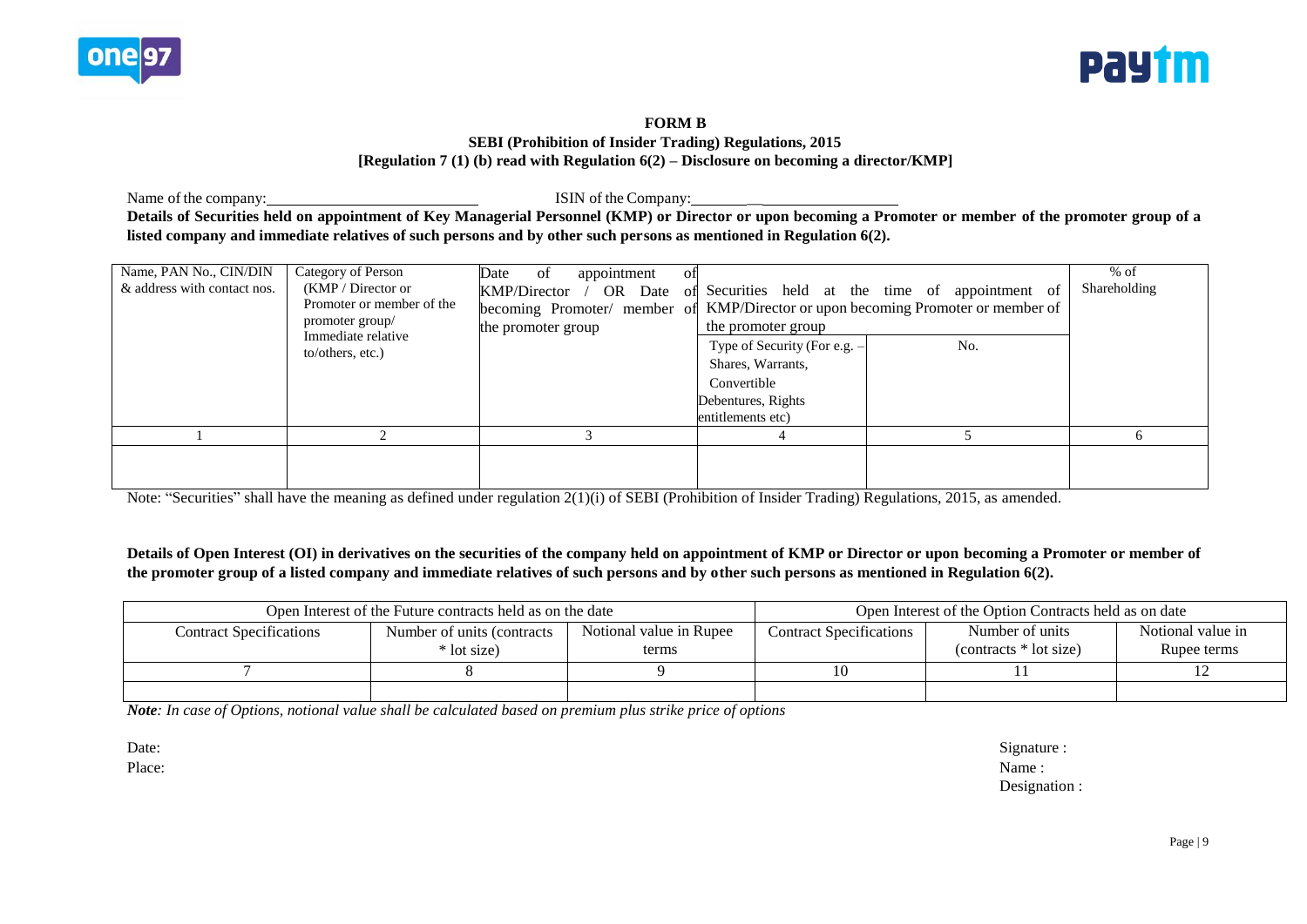



#### **Annexure to Form B**

Name Employee Code :

| Sr.<br>$\rm No$<br>$\cdot$ | Particulars                                                                                             | Name | PAN & Address | Phone and<br>mobile number<br>used by persons | No. and % of<br>total<br>Shareholding | Whether financially<br>dependent or consults you<br>for trading decisions (Y/N) |
|----------------------------|---------------------------------------------------------------------------------------------------------|------|---------------|-----------------------------------------------|---------------------------------------|---------------------------------------------------------------------------------|
| 1.                         | Spouse                                                                                                  |      |               |                                               |                                       |                                                                                 |
| 2.                         | Father                                                                                                  |      |               |                                               |                                       |                                                                                 |
| 3.                         | Mother                                                                                                  |      |               |                                               |                                       |                                                                                 |
| 4.                         | Spouse's Father                                                                                         |      |               |                                               |                                       |                                                                                 |
| 5.                         | Spouse's Mother                                                                                         |      |               |                                               |                                       |                                                                                 |
| 6.                         | Son                                                                                                     |      |               |                                               |                                       |                                                                                 |
| 7.                         | Son's Wife                                                                                              |      |               |                                               |                                       |                                                                                 |
| 8.                         | Daughter                                                                                                |      |               |                                               |                                       |                                                                                 |
| 9.                         | Daughter's husband                                                                                      |      |               |                                               |                                       |                                                                                 |
| 10.                        | <b>Brother</b>                                                                                          |      |               |                                               |                                       |                                                                                 |
| 11.                        | Sister                                                                                                  |      |               |                                               |                                       |                                                                                 |
| 12.                        | Spouse's Brother                                                                                        |      |               |                                               |                                       |                                                                                 |
| 13.                        | Spouse's Sister                                                                                         |      |               |                                               |                                       |                                                                                 |
| 14.                        | of Hindu<br>If you are member<br>Undivided                                                              |      |               |                                               |                                       |                                                                                 |
| 15.                        | $\overline{\text{of}}$ persons<br>with<br>whom<br>Name<br>material financial relationship* is<br>shared |      |               |                                               |                                       |                                                                                 |

\*4 material financial relationship" shall mean a relationship in which one person is a recipient of any kind of payment such as by way of a loan or gift from a designated person during the immediately preceding 12 *months, equivalent to at least 25% of the annual income of such designated person but shall exclude relationships in which the payment is based on arm's length transactions.*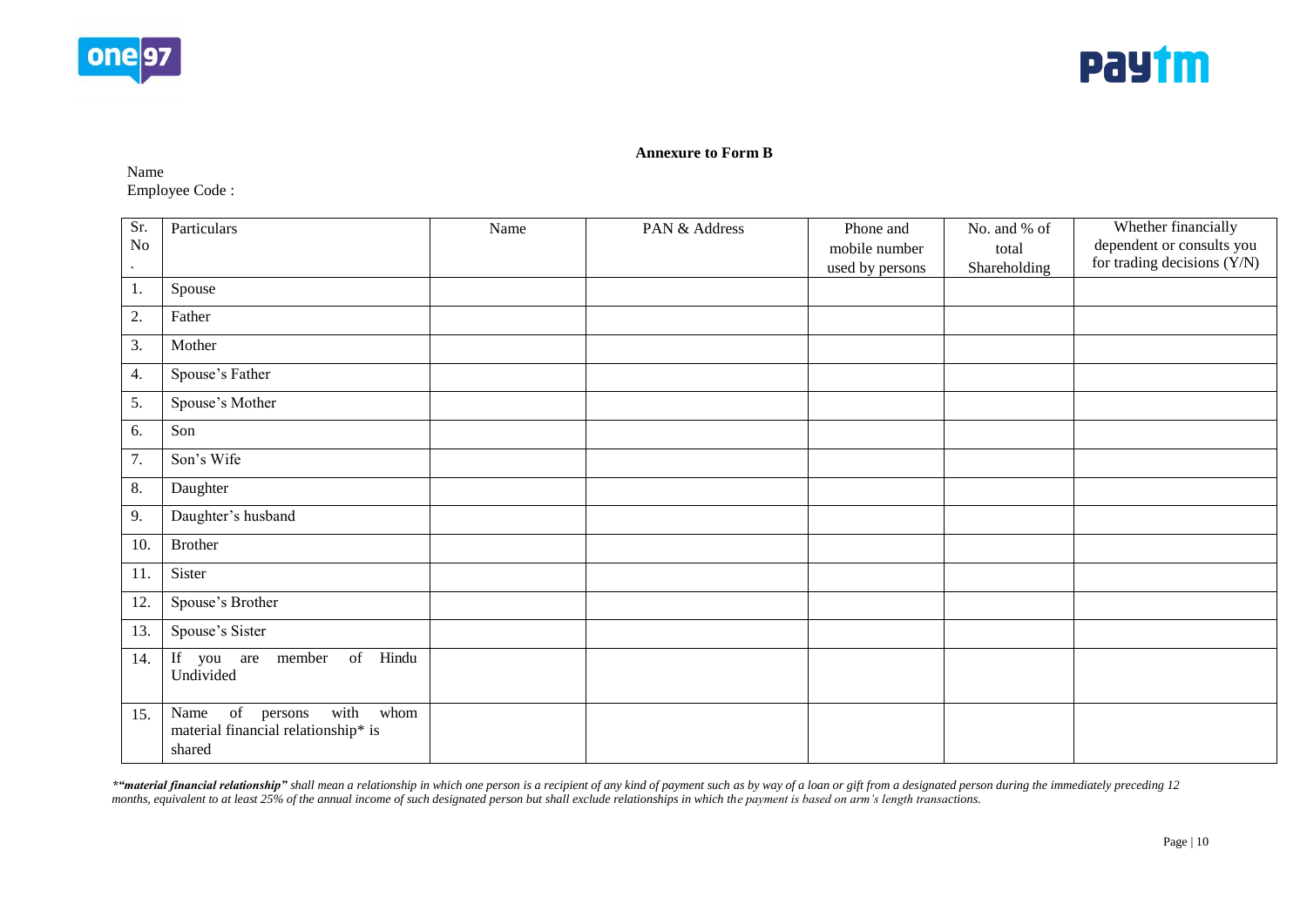



# **FORM C**

## **SEBI (Prohibition of Insider Trading) Regulations, 2015 [Regulation 7 (2) read with Regulation 6(2) – Continual disclosure]**

Name of the Company:

ISIN of the Company:

# **Details of change in holding of Securities of Designated Person of a listed company and other such persons as mentioned in Regulation 6(2)**

| Nam     | Category of     |                        | Securities held | Securities acquired/Disposed |             |      |        | Securities held |                   | Date      |    | Date of    | Mode of             | Exchan  |
|---------|-----------------|------------------------|-----------------|------------------------------|-------------|------|--------|-----------------|-------------------|-----------|----|------------|---------------------|---------|
| e,      | Person          |                        | prior to        |                              |             |      |        | post            |                   |           | of | intimati   | acquisition         | ge on   |
| PAN     | (Promoter/mem   | acquisition/disp       |                 |                              |             |      |        |                 | acquisition/dispo | allotme   |    | on to      | $\prime$ disposal   | which   |
| $\cdot$ | ber of the      | osal                   |                 |                              |             |      |        | sal             |                   |           | nt | compan     | (on                 | the     |
| CIN/    | promoter        |                        |                 |                              |             |      |        |                 | advice/           |           | y  | market/pub | trade               |         |
| DIN,    | group/designate |                        |                 |                              |             |      |        |                 |                   | acquisiti |    |            | lic                 | was     |
| $\&$    | d person/       |                        |                 |                              |             |      |        |                 |                   | on of     |    |            |                     | execute |
| addre   | Director        |                        |                 |                              |             |      |        |                 |                   | shares/   |    |            | rights              | d       |
| SS      | s/immediate     |                        |                 |                              |             |      |        |                 |                   | sale of   |    |            |                     |         |
| with    | relative        |                        |                 |                              |             |      |        |                 |                   | shares    |    |            | preferentia         |         |
| conta   | to/others etc.) |                        |                 |                              |             |      |        |                 |                   | specify   |    |            | 1 offer / off       |         |
| ct nos. |                 |                        |                 |                              |             |      |        |                 |                   |           |    |            | market/             |         |
|         |                 |                        |                 |                              |             |      |        |                 |                   |           |    |            | Inter-              |         |
|         |                 |                        |                 |                              |             |      |        |                 |                   |           |    |            | se                  |         |
|         |                 |                        |                 |                              |             |      |        |                 |                   |           |    |            | transfe             |         |
|         |                 |                        |                 |                              |             |      |        |                 |                   |           |    |            | r,                  |         |
|         |                 |                        |                 |                              |             |      |        |                 |                   |           |    |            | ESOP <sub>s</sub> , |         |
|         |                 |                        |                 |                              |             |      |        |                 |                   |           |    |            | etc)                |         |
|         |                 | Type of                | N <sub>o</sub>  | Type of                      | $\mathbf N$ | Valu | Transa | Type            | No. and %         | From      | To |            |                     |         |
|         |                 | security               | . and           | security                     | 0.          | e    | ct ion | of              | of                |           |    |            |                     |         |
|         |                 | For e.g. $-$           | $%$ of          | (For e.g.                    |             |      | Type   | securiti        | Shareholdi        |           |    |            |                     |         |
|         |                 | Shares,                | shareholdi      | $-$ Shares,                  |             |      | (Buy/  | es (For         | ng                |           |    |            |                     |         |
|         |                 | Warrants,              | ng              | Warrants,                    |             |      | Sale/  | e.g.            |                   |           |    |            |                     |         |
|         |                 | Convertibl             |                 | Convertib                    |             |      | Pledge | $-$ Shares,     |                   |           |    |            |                     |         |
|         |                 | e<br>Debenture         |                 | le<br>Debentur               |             |      |        | Warrants,       |                   |           |    |            |                     |         |
|         |                 |                        |                 |                              |             |      | Revok  | Convertibl      |                   |           |    |            |                     |         |
|         |                 | s, Rights<br>Entitleme |                 | es, Rights<br>Entitleme      |             |      | e/     | e<br>Debentures |                   |           |    |            |                     |         |
|         |                 |                        |                 |                              |             |      | Invoke |                 |                   |           |    |            |                     |         |
|         |                 | nts etc.)              |                 | nts Etc.)                    |             |      |        | , Rights        |                   |           |    |            |                     |         |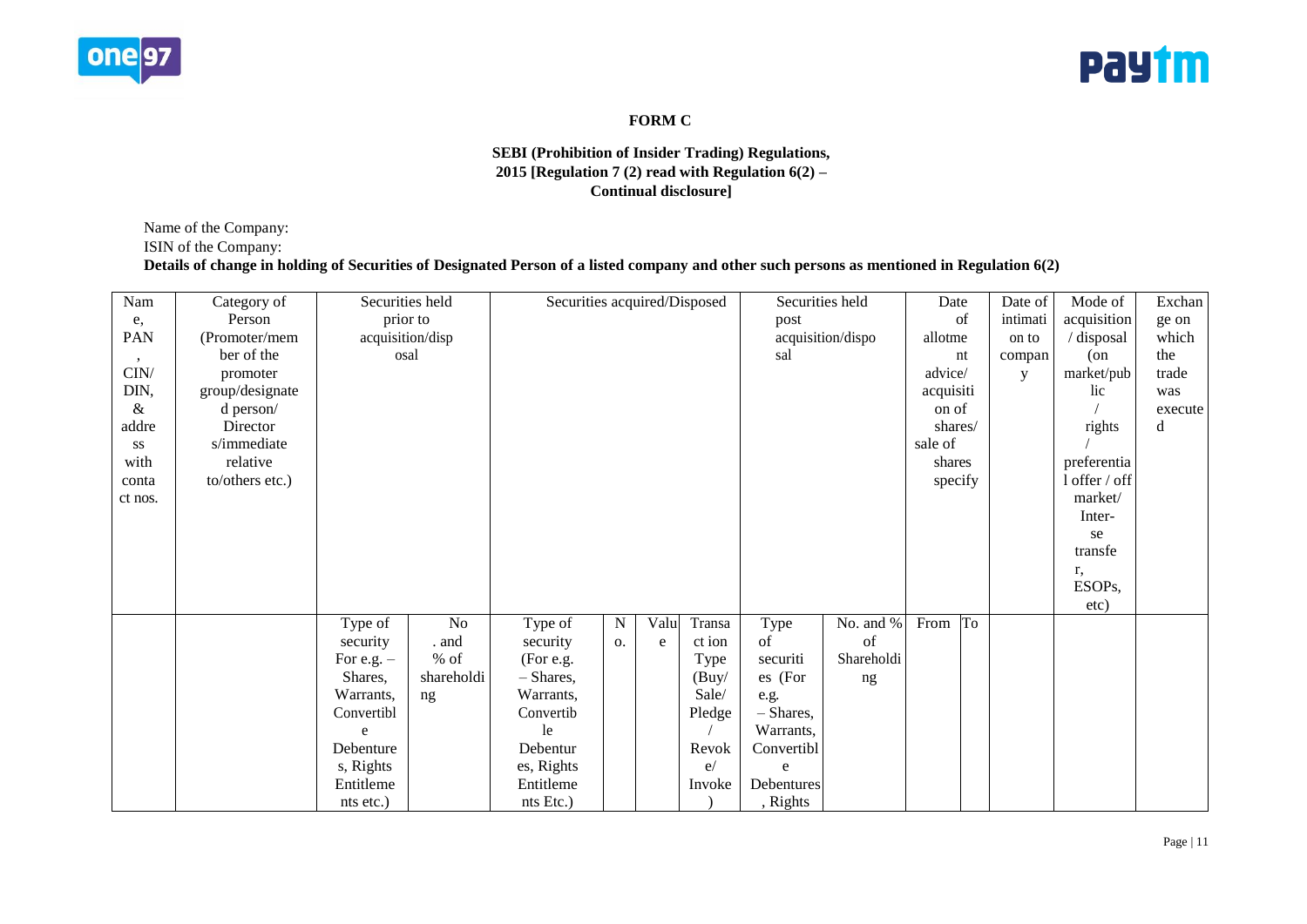



|   |   |   |   |   |                |   | Entitlemen<br>ts Etc.) |    |    |               |    |    |    |
|---|---|---|---|---|----------------|---|------------------------|----|----|---------------|----|----|----|
|   |   |   |   |   |                |   |                        |    |    |               |    |    |    |
|   |   |   |   |   |                |   |                        |    |    |               |    |    |    |
|   |   |   |   |   |                |   |                        |    |    |               |    |    |    |
|   |   |   |   |   |                |   |                        |    |    |               |    |    |    |
| 2 | 3 | 4 | 5 | 6 | $\overline{ }$ | 8 | 9                      | 10 | 11 | <sup>12</sup> | 13 | 14 | 15 |
|   |   |   |   |   |                |   |                        |    |    |               |    |    |    |
|   |   |   |   |   |                |   |                        |    |    |               |    |    |    |
|   |   |   |   |   |                |   |                        |    |    |               |    |    |    |

*Note: "Securities" shall have the meaning as defined under regulation 2(1)(I) of SEBI (Prohibition of Insider Trading) Regulations, 2015, as amended. Value of transaction excludes taxes/brokerage/any other charges*

**Details of trading in derivatives on the securities of the company by Promoter, member of the promoter group, designated person or Director of a listed company and immediate relatives of such persons and other such persons as mentioned in Regulation 6(2).**

| Trading in derivatives (Specify type of contract, Futures or Options etc.)<br>Exchange on which<br>executed |                            |                |                                            |                |                                           |    |  |  |  |  |  |
|-------------------------------------------------------------------------------------------------------------|----------------------------|----------------|--------------------------------------------|----------------|-------------------------------------------|----|--|--|--|--|--|
| Type of contract                                                                                            | Contract<br>specifications |                | Buy                                        | Sell           |                                           |    |  |  |  |  |  |
|                                                                                                             |                            | Notional Value | Number of units<br>$(contrast * lot size)$ | Notional Value | Number of units<br>(contracts * lot size) |    |  |  |  |  |  |
| 16                                                                                                          | 17                         | 18             | 19                                         | 20             | 21                                        | 22 |  |  |  |  |  |
|                                                                                                             |                            |                |                                            |                |                                           |    |  |  |  |  |  |

**Note:** In case of Options, notional value shall be calculated based on Premium plus strike price of options.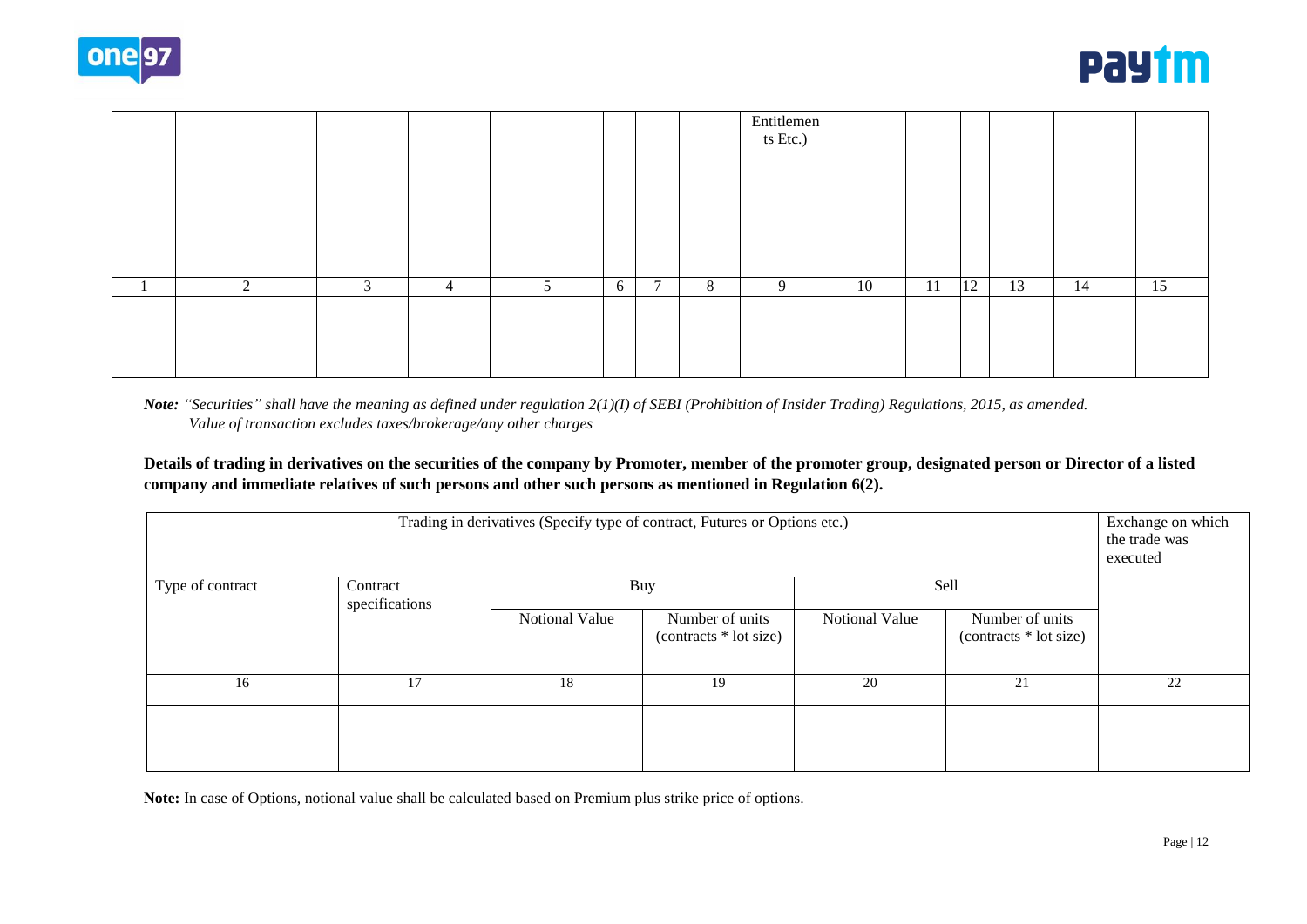



Name:

Signature: Designation:

Date: Place: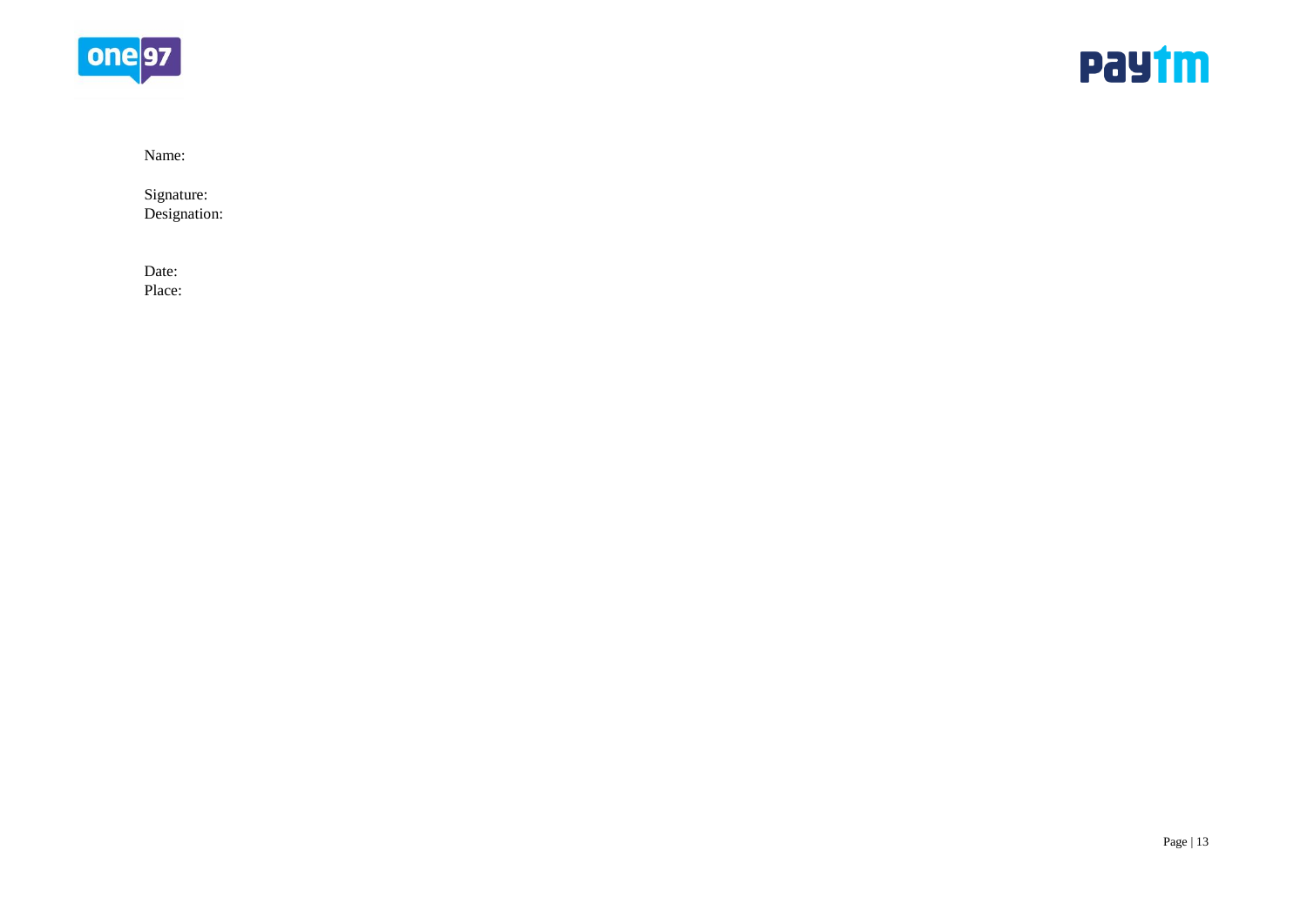



## **FORM D SEBI (Prohibition of Insider Trading) Regulations, 2015 Regulation 7(3) – Transactions by other connected persons as identified by the Company**

| Name,<br>PAN,<br>CIN/DIN,<br>& address<br>with<br>contact<br>nos. of<br>other<br>connecte<br>d persons<br>as<br>identified<br>by the<br>Company | Connectio<br>n with<br>Company |                                                                                                                                     | Securities held<br>prior<br>to<br>acquisition/disposal | Securities acquired/Disposed                                                                                                 |                                |                |                                                                          | Securities held post<br>acquisition/disposal                                                                                       | Date of<br>$\mathbf 0$              | allotment<br>intimatio<br>advice/<br>n<br>acquisition<br>to<br>company<br>shares/<br>sale of<br>shares<br>specify |    | Mode of<br>acquisition /<br>disposal (on<br>market/public<br>rights/<br>preferential<br>offer / off<br>market/Inter-<br>se<br>transfer,<br>ESOPs.<br>$etc.$ ) | Exchang<br>e on<br>which the<br>trade was<br>executed |    |
|-------------------------------------------------------------------------------------------------------------------------------------------------|--------------------------------|-------------------------------------------------------------------------------------------------------------------------------------|--------------------------------------------------------|------------------------------------------------------------------------------------------------------------------------------|--------------------------------|----------------|--------------------------------------------------------------------------|------------------------------------------------------------------------------------------------------------------------------------|-------------------------------------|-------------------------------------------------------------------------------------------------------------------|----|---------------------------------------------------------------------------------------------------------------------------------------------------------------|-------------------------------------------------------|----|
|                                                                                                                                                 |                                | Type of<br>security<br>For e.g.<br>$-$ Shares,<br>Warrants,<br>Convertible<br>Debentures,<br>Rights<br>entitlement<br>s<br>$etc.$ ) | No.<br>and % of<br>shareholdin<br>g                    | Type of<br>security<br>(For e.g. $-$<br>Shares,<br>Warrants,<br>Convertible<br>Debentures,<br>Rights<br>entitlement<br>Etc.) | $\overline{N}$<br>$\mathbf{o}$ | Valu<br>e      | Transac<br>ion<br>Type<br>(Buy/<br>Sale/<br>Pledge<br>Revoke/<br>Invoke) | Type of<br>security<br>(For e.g.<br>- Shares,<br>Warrants,<br>Convertible<br>Debentures,<br>Rights<br>entitlement<br>S<br>$Etc.$ ) | No. and %<br>of<br>Shareholdin<br>g | From                                                                                                              | To |                                                                                                                                                               |                                                       |    |
|                                                                                                                                                 | $\overline{2}$                 | $\overline{3}$                                                                                                                      | $\overline{4}$                                         | 5                                                                                                                            | 6                              | $\overline{7}$ | 8                                                                        | 9                                                                                                                                  | 10                                  | 11                                                                                                                | 12 | 13                                                                                                                                                            | 14                                                    | 15 |

*Note: "Securities" shall have the meaning as defined under regulation 2(1)(I) of SEBI (Prohibition of Insider Trading) Regulations, 2015, as amended Value of transaction excludes taxes/brokerage/any other charges*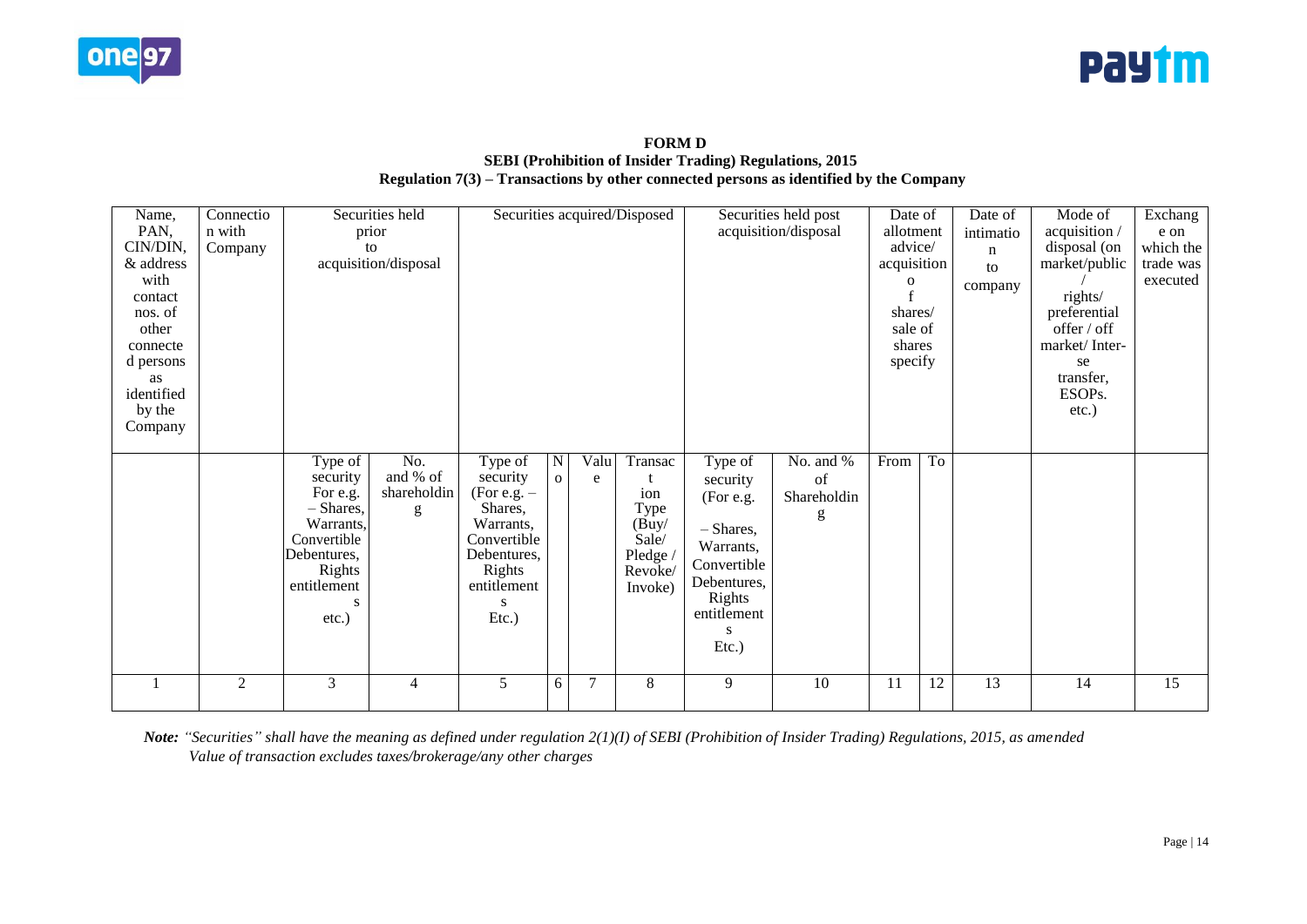



## **Details of trading in derivatives by other connected persons as identified by the company**

| Trading in derivatives (Specify type of contract, Futures or Options etc.)<br>Sell<br>Buy |                |                |                                            |                |                                           |    |  |  |  |  |  |
|-------------------------------------------------------------------------------------------|----------------|----------------|--------------------------------------------|----------------|-------------------------------------------|----|--|--|--|--|--|
| Type of contract                                                                          |                |                |                                            |                |                                           |    |  |  |  |  |  |
|                                                                                           | specifications | Notional Value | Number of units<br>$(contrast * lot size)$ | Notional Value | Number of units<br>(contracts * lot size) |    |  |  |  |  |  |
| 16                                                                                        | 17             | 18             | 19                                         | 20             | 21                                        | 22 |  |  |  |  |  |

Note: In case of Options, notional value shall be calculated based on Premium plus strike price of options

Name:

Signature:

Date:

Place: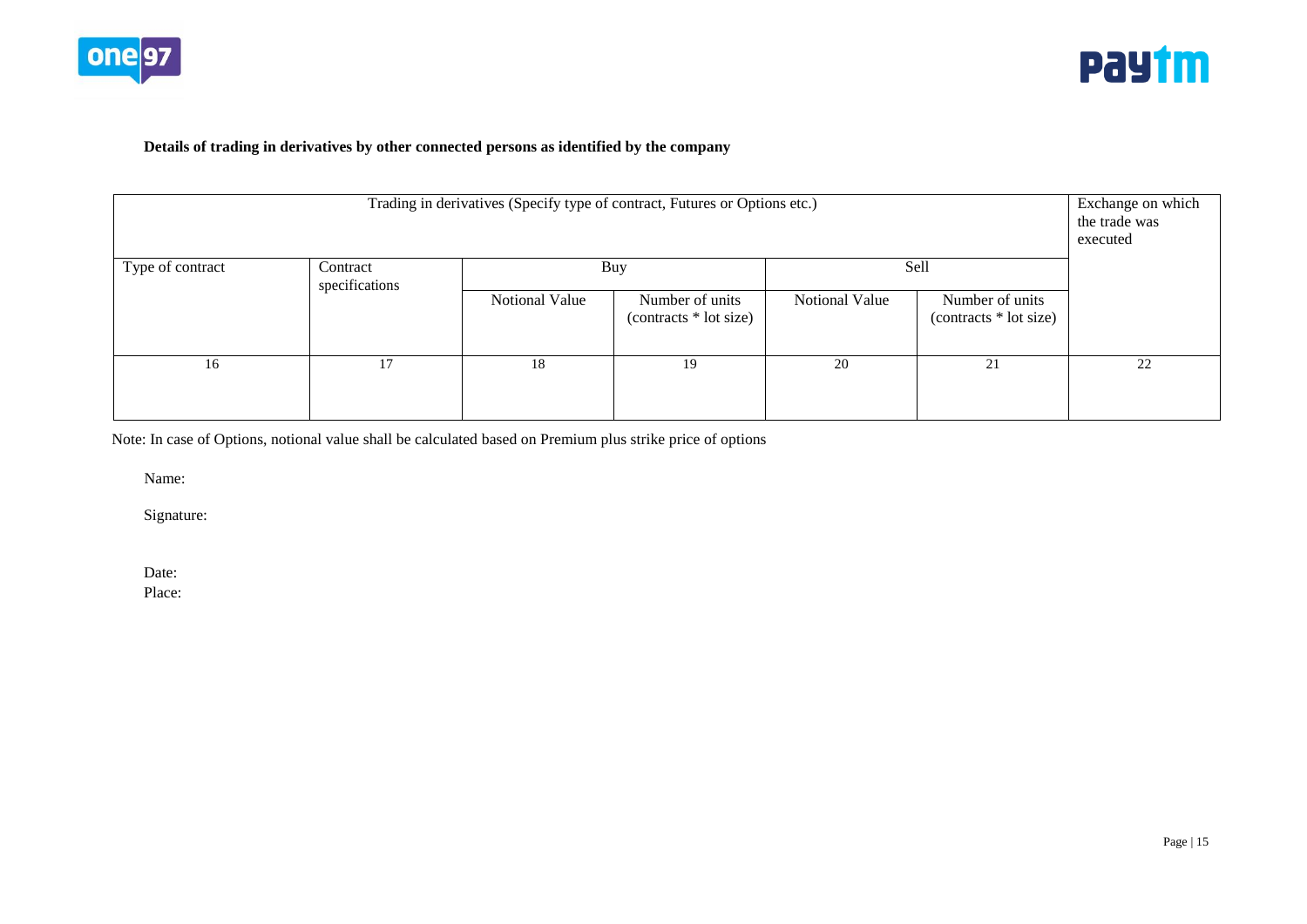



### **FORM E**

#### **FORM FOR DISCLOSURE OF TRANSACTIONS**

[as per Securities and Exchange Board of India (Prohibition of Insider Trading) Regulations, 2015 and Clause 7(b),7(c), 8(b) of Code of Conduct to regulate, monitor and

report trading by Insiders]

(To be submitted within two days of transaction / trading in securities of the Company/end of 7 trading days from pre-clearance approval)

To

The Company Secretary/Compliance Officer One 97 Communications Limited First Floor, Devika Tower, Nehru Place New Delhi - 110019 India

Pre-Approval Reference No.:

I hereby inform that I

• have not bought / sold/ subscribed any securities of the Company (Reason )

• have bought/sold/subscribed to securities as mentioned below on (date)

| $\sim$<br>of holder<br>Name | of securities dealt with<br>NO. | $\cdot$ $\cdot$<br>Bought/sold/subscribed | DP ID/Clio<br>$t$ ID $t$<br>Folio No<br>∟lien' | Price (Rs.) |
|-----------------------------|---------------------------------|-------------------------------------------|------------------------------------------------|-------------|
|                             |                                 |                                           |                                                |             |
|                             |                                 |                                           |                                                |             |

In connection with the aforesaid transaction(s), I hereby undertake to preserve, for a period of 3 years and produce to the Compliance officer / SEBI any of the following documents if sought for:

1. Broker's contract note.

2. Proof of payment to/from brokers.

3. Extract of bank passbook/statement (to be submitted in case of demat transactions).

4. Copy of Delivery instruction slip (applicable in case of sale transaction).

I agree to hold the above securities for a minimum period of six months/undertake that no contra trade shall be entered within a period of six months. In case there is any urgent need to sell these securities within the said period, I shall approach the Compliance Officer for necessary approval (applicable in case of purchase / subscription).

I declare that the above information is correct and that no provisions of the Company's Code and/or applicable laws/regulations have been contravened for effecting the above said transactions(s).

Signature :

Name and designation: Date :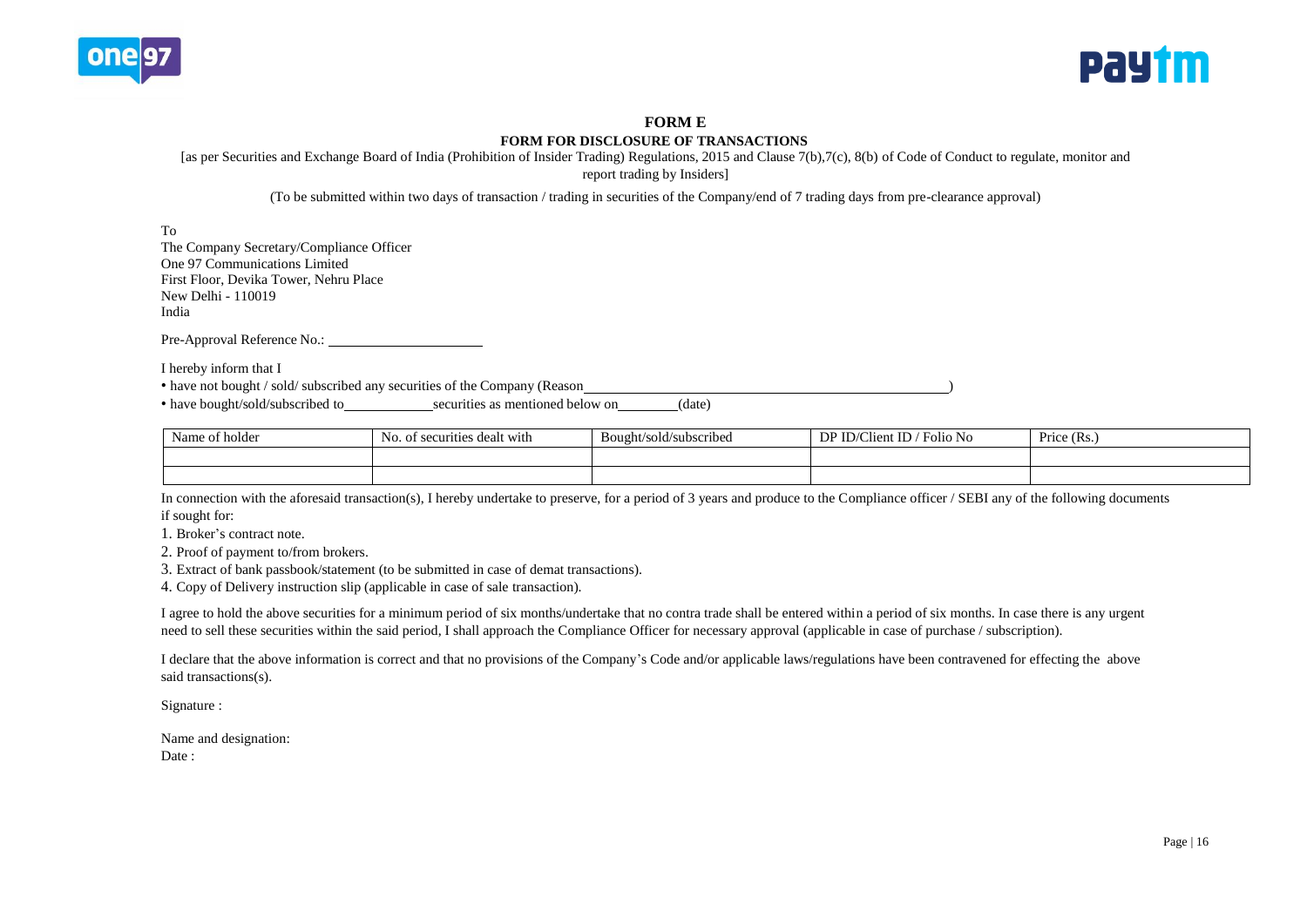



**FORM F FORM FOR PRE-CLEARANCE OF TRANSACTIONS:**

[as per Securities and Exchange Board of India (Prohibition of Insider Trading) Regulations, 2015 and Clause 6(b)(i)&(ii) of Code of Conduct to Regulate, Monitor and Report trading by Insiders]

To The Company Secretary/Compliance Officer One 97 Communications Limited First Floor, Devika Tower, Nehru Place New Delhi - 110019 India

I intend to sell / purchase securities of the Company, as follows:

| Sr. | Name of the applicant                                |              |                             |
|-----|------------------------------------------------------|--------------|-----------------------------|
| No. |                                                      |              |                             |
| 1.  | Designation                                          |              |                             |
| 2.  | Department                                           |              |                             |
| 3.  | Employee Code No.                                    |              |                             |
| 4.  | Number and value of securities in the Company held   |              |                             |
|     | as on date                                           |              |                             |
|     | Folio No. / DP ID and Client ID                      |              |                             |
| .5. | Nature of proposed trading                           | a)           | Purchase in the open market |
|     |                                                      | b)           | Sale of securities          |
|     |                                                      | $\mathbf{c}$ | Off-Market deal             |
|     |                                                      | d)           | Other                       |
| 6.  | Proposed date of trading in securities               |              |                             |
| 7.  | No. of Shares / Debentures proposed to be dealt.     |              |                             |
|     | Folio No. / DP ID and Client ID where the securities |              | Nos.                        |
|     | will be credited /debited                            |              |                             |
| 8.  | Price at which the transaction is Proposed           |              |                             |
| 9.  | Current Market Price (as on the date of application) |              |                             |

I hereby apply for the pre-clearance of the transaction(s) referred above. In relation to the above trading, I undertake that:

i. That I do not have any access nor have I received any "Price Sensitive Information" up to the time of signing this undertaking.

ii. That in case I have access to or receive "Price Sensitive Information" after the of this undertaking but before the execution of the transaction I shall inform the Compliance Officer of the change in my position and that I would completely refrain from trading in the securities of the Company till the time such information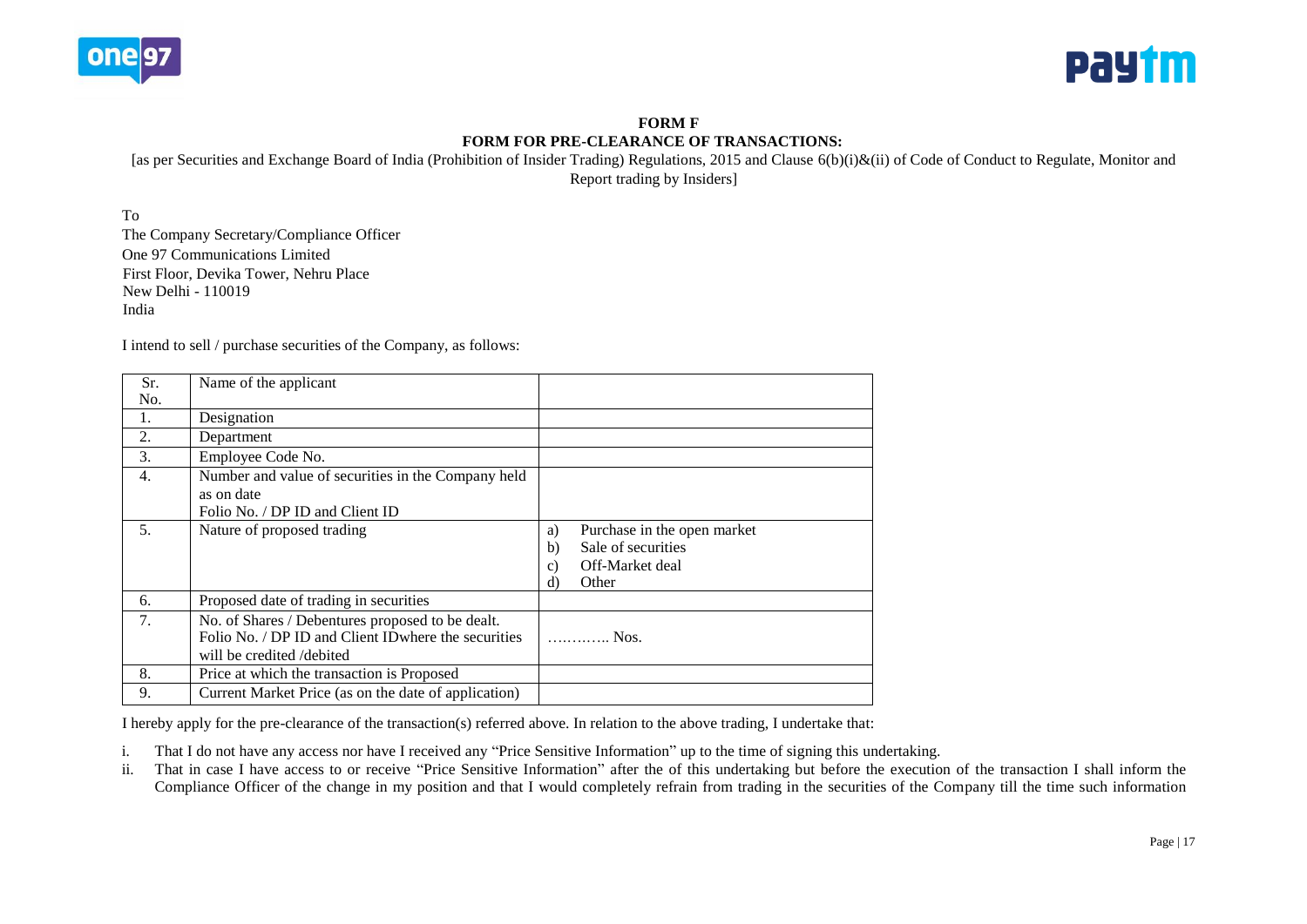



becomes public.

- iii. That I have not contravened the Code of Conduct (Insider Trading) for prevention of insider trading as notified by the Company from time to time.
- iv. That I have made a full and true disclosure in the matter.
- v. That I will go ahead with the transaction only after receiving the required clearance.
- vi. That I will execute the order in respect of the securities of the Company within 7 Trading days after the approval of pre- clearance is given, failing which, fresh clearance shall be obtained.
- vii. That I shall inform the Company (in Form E) within 2 days of transaction / trading in securities of the Company/end of 7 trading days from pre-clearance approval the details of the securities traded along with securities not traded (in respect of which pre approval had been obtained).

Signature :

Date :

Place :

Confirmation of the immediate senior of the applicant:

I, \_\_\_\_\_\_\_\_\_\_\_\_\_\_\_\_\_\_\_\_\_, <Designation>, immediate senior of the applicant Mr. \_\_\_\_\_\_\_\_\_\_\_\_\_\_\_\_\_\_\_\_confirm that the applicant is not holding any UPSI at the time of making this application.

Place:

Date:

Signature of Immediate Senior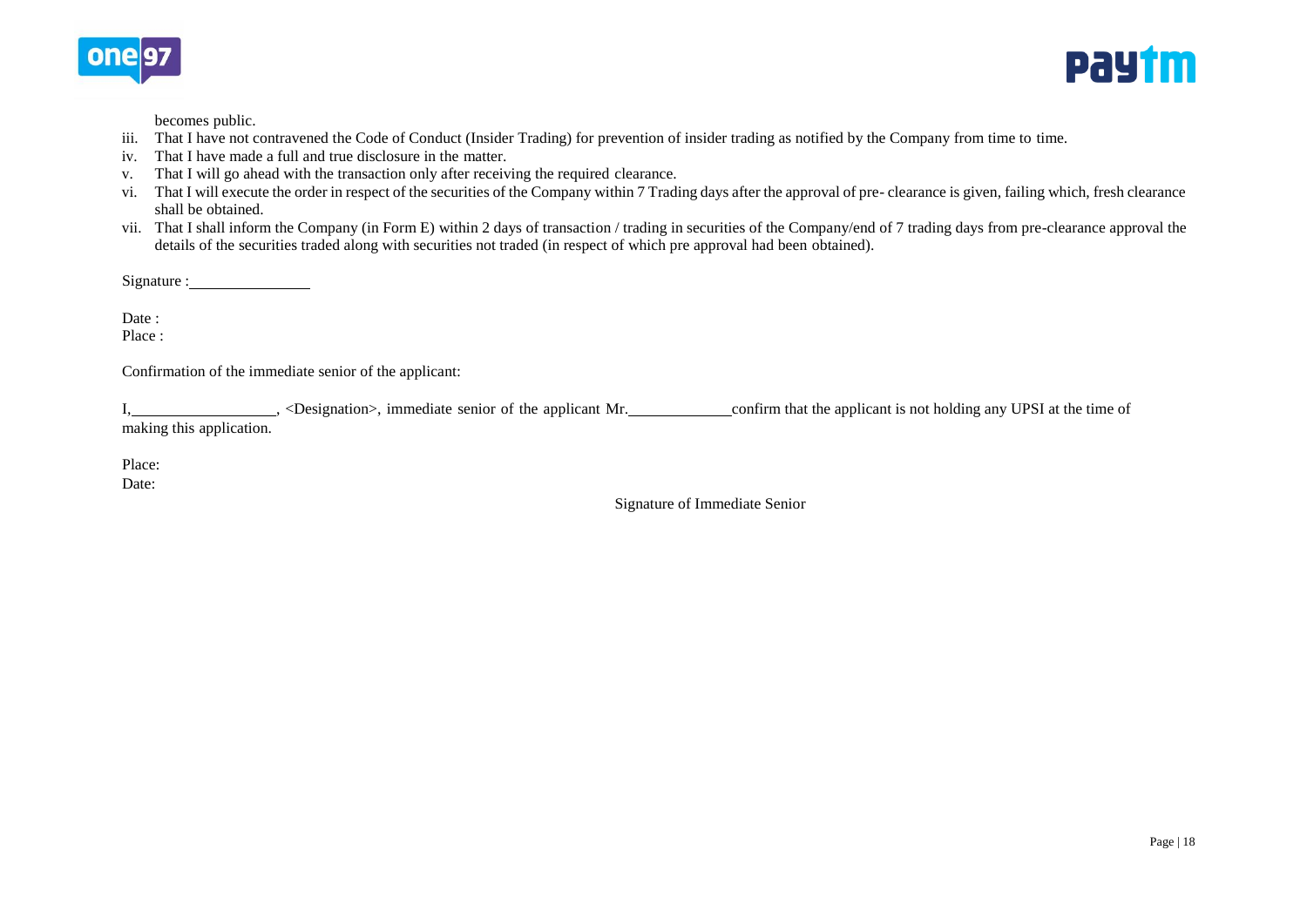



# **FORM G APPLICATION FOR WAIVER OF MINIMUM HOLDINGPERIOD**

[As per Securities and Exchange Board of India (Prohibition of Insider Trading) Regulations, 2015 and Clause 7(h) of Code of Conduct to Regulate, Monitor and Report trading by Insiders]

To The Company Secretary/Compliance Officer One 97 Communications Limited First Floor, Devika Tower, Nehru Place New Delhi - 110019 India

### Through: Department Head

Dear Sir,

I request you to grant me waiver of the minimum holding period of 6 months as required under the Company's' Code of Conduct to Regulate, Monitor and Report Trading by Designated Persons and their Immediate Relatives, with respect to\_\_\_\_\_\_\_\_\_\_\_\_\_securities of the Company held by me/ (name of family dependent)/jointly acquired by me on (date). I desire to deal in the said shares because of the under-mentioned emergency [mention reasons in brief along with supporting documents]

Thanking you Your faithfully,

Name of Applicant

Designation :

Employee Code No.:

(Signature)

Date: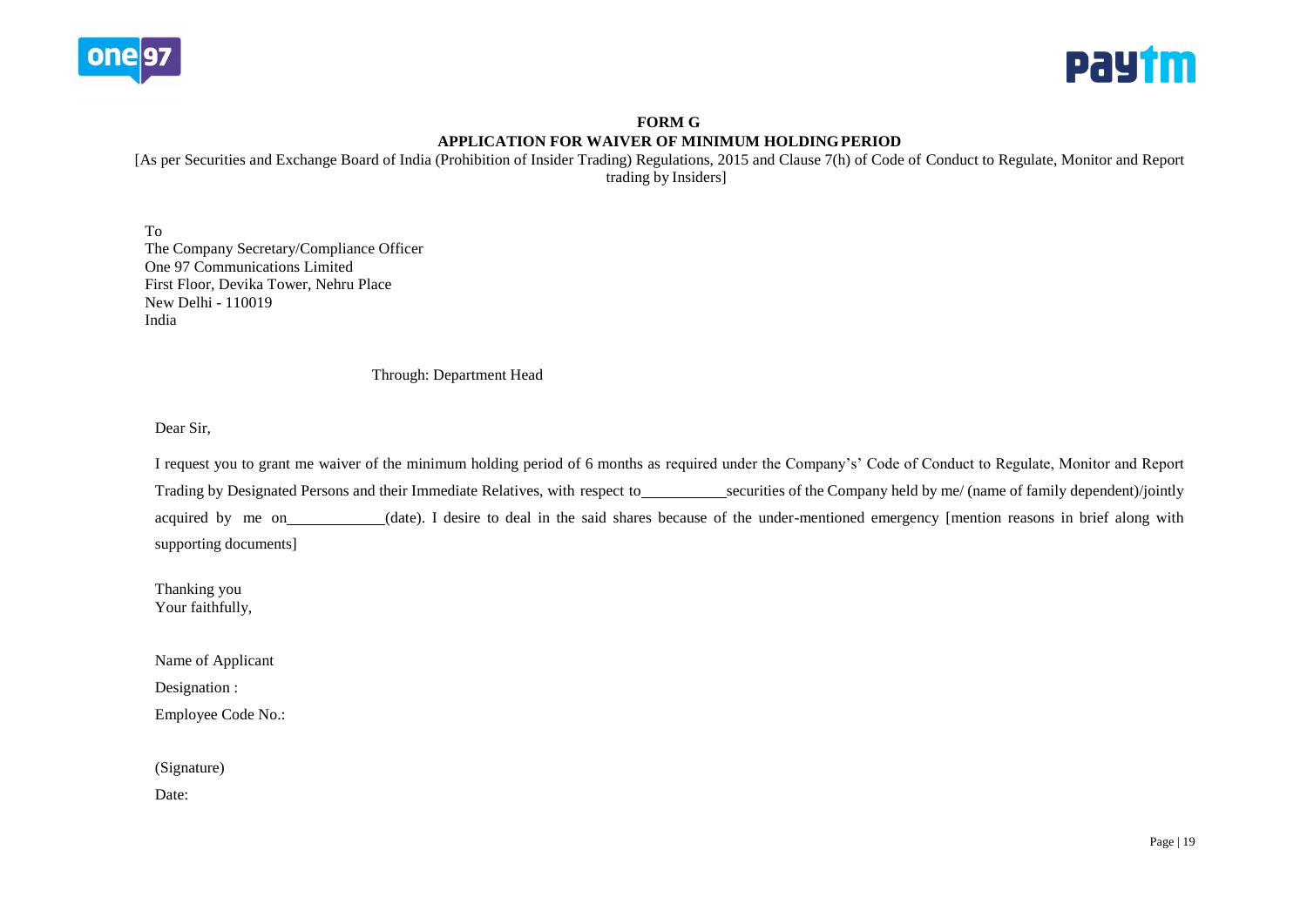



### **FORM H ANNUAL DECLARATION** [Regulation 8(b)(iii) of Code of Conduct to Regulate, Monitor and Report trading by Insiders]

To The Company Secretary/Compliance Officer One 97 Communications Limited First Floor, Devika Tower, Nehru Place New Delhi - 110019 India

ISIN of the Company:

Financial Year Ending:

# **Details of Holding as at the end of the financial year:**

| Name, PAN,<br>CIN/DIN & address with<br>contact nos. | Category of Person (Promoters/<br>Promoter Group) |                                                                                  | Securities held at the end of financial year |       |
|------------------------------------------------------|---------------------------------------------------|----------------------------------------------------------------------------------|----------------------------------------------|-------|
|                                                      |                                                   | Type of security (For e.g. – Shares,<br>Warrant, Convertible<br>Debentures etc.) | No. and % of total<br>Shareholding           | Value |
|                                                      |                                                   |                                                                                  |                                              |       |
|                                                      |                                                   |                                                                                  |                                              |       |

**Details of change in holding during the financial year:**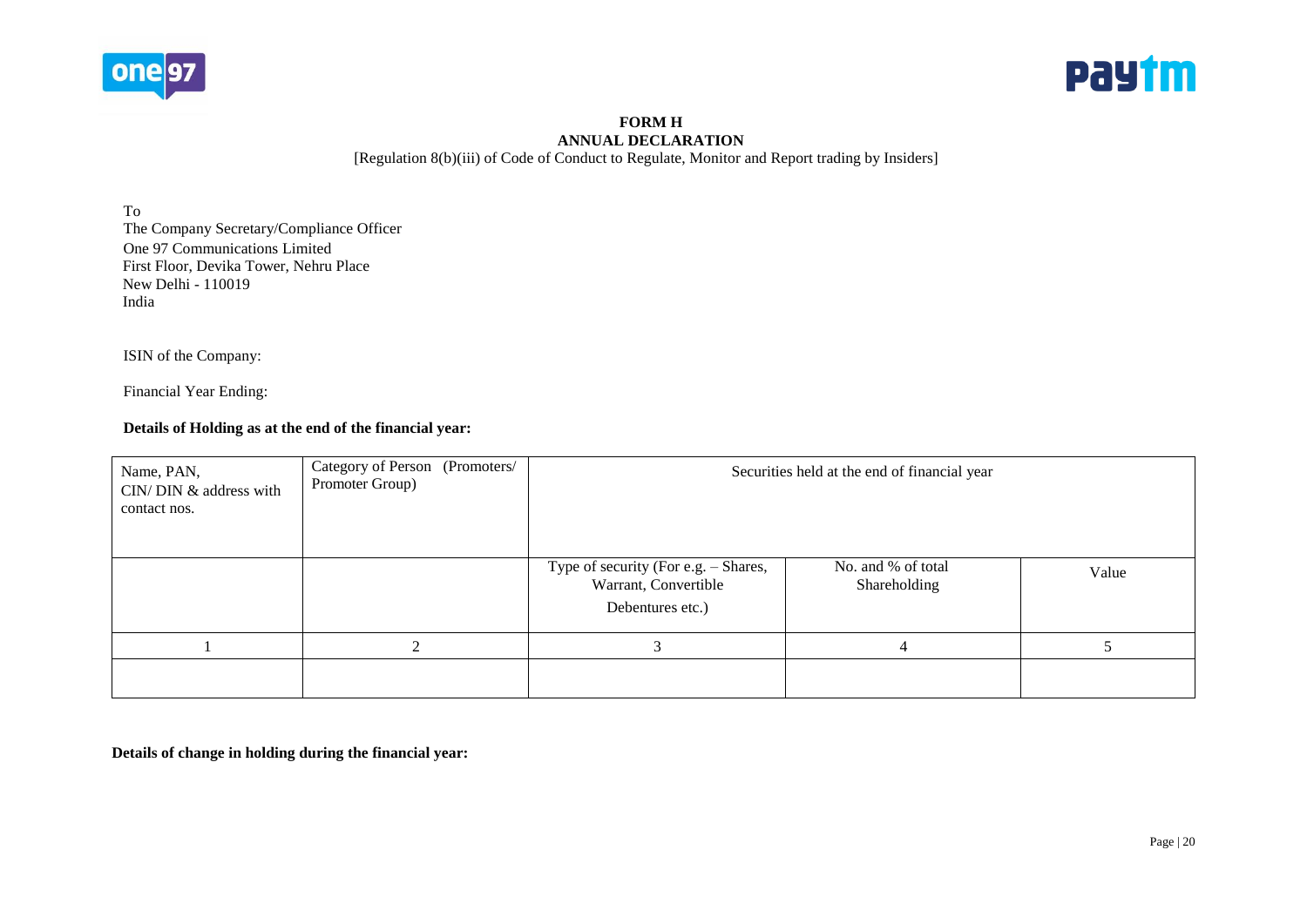



| Name,     | Category       | Securities held   |                |           | Securities acquired/Disposed |      |        |            | Securities held post |             | Date     | Date of   | Mode of       |
|-----------|----------------|-------------------|----------------|-----------|------------------------------|------|--------|------------|----------------------|-------------|----------|-----------|---------------|
| PAN,      | of Person      |                   | prior to       |           |                              |      |        |            | acquisition/disposal |             | of       | intimatio | acquisition / |
| CIN/DI    | (Promoter)     | acquisition/dispo |                |           |                              |      |        |            |                      | allotme     |          | n to      | disposal (on  |
| N,        | s/KMP/         | sal               |                |           |                              |      |        |            |                      |             | nt       | compan    | market/publi  |
| & address | Directors/     |                   |                |           |                              |      |        |            |                      | advice/     |          | y         | c/rights/     |
| with      | Immediate      |                   |                |           |                              |      |        |            |                      | acquisition |          |           | preferential  |
| contact   | Relative       |                   |                |           |                              |      |        |            |                      | of          |          |           | offer / off   |
| nos.      | to/ others.    |                   |                |           |                              |      |        |            |                      |             | shares/  |           | market/       |
|           | etc.)          |                   |                |           |                              |      |        |            |                      | sale of     |          |           | Inter-se      |
|           |                |                   |                |           |                              |      |        |            |                      |             | shares   |           | transfer,     |
|           |                |                   |                |           |                              |      |        |            |                      |             | specify  |           | ESOPs, etc.)  |
|           |                | Type of           | No.            | Type of   | N                            | Valu | Transa | Type       | No. and              | Fro         |          |           |               |
|           |                | security          | and %          | security  | 0.                           | e    | ct ion | of         | $\%$                 | m           | $\Omega$ |           |               |
|           |                | For e.g. $-$      | of             | (For e.g. |                              |      | Type   | securit    | of                   |             |          |           |               |
|           |                | Shares,           | shareholdin    |           |                              |      | (Buy)  | y (For     | Shareholdin          |             |          |           |               |
|           |                | Warrants,         | g              | Shares,   |                              |      | Sale/  | e.g.       | g                    |             |          |           |               |
|           |                | Convertibl        |                | Warrant   |                              |      | Pledge | - Shares,  |                      |             |          |           |               |
|           |                | e                 |                | S,        |                              |      |        | Warrants,  |                      |             |          |           |               |
|           |                | Debentur          |                | Convertib |                              |      | Revok  | Convertibl |                      |             |          |           |               |
|           |                | es                |                | le        |                              |      | e/     | e          |                      |             |          |           |               |
|           |                | etc               |                | Debentur  |                              |      | Invoke | Debentur   |                      |             |          |           |               |
|           |                | .)                |                | es Etc.)  |                              |      |        | es Etc.)   |                      |             |          |           |               |
|           | $\overline{2}$ | 3                 | $\overline{4}$ | 5         | 6                            | 7    | 8      | 9          | 10                   | 11          | 12       | 3         | 14            |
|           |                |                   |                |           |                              |      |        |            |                      |             |          |           |               |

Note: "Securities" shall have the meaning as defined under regulation 2(1)(i) of SEBI (Prohibition of Insider Trading) Regulations, 2015.

### **Details of trading in derivatives by other connected persons as identified by the company**

| Trading in derivatives (Specify type of contract, Futures or<br>Options etc.) |                |                |                         |                |                         |              |  |  |
|-------------------------------------------------------------------------------|----------------|----------------|-------------------------|----------------|-------------------------|--------------|--|--|
| Type of contract                                                              | Contract       | Buv            |                         | Sell           |                         | was executed |  |  |
|                                                                               | specifications | Notional Value | Number of units         | Notional Value | Number of units         |              |  |  |
|                                                                               |                |                | $(contrast * lot size)$ |                | $(contrast * lot size)$ |              |  |  |
|                                                                               |                |                |                         |                |                         |              |  |  |

Note: In case of Options, notional value shall be calculated based on Premium plus strike price of options

Designation:

Date:

Place: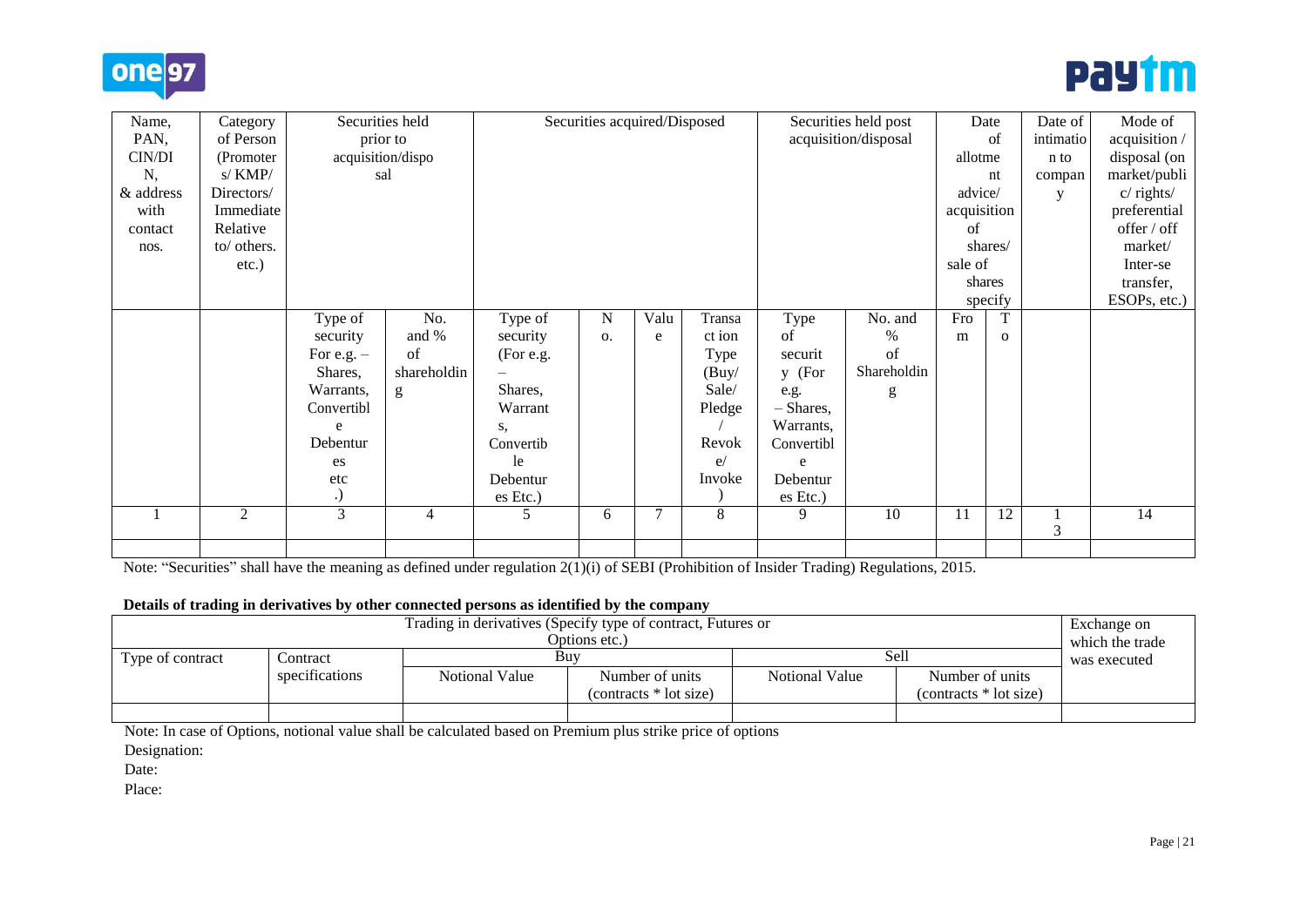



# **Annexure to Form H**

Name Employee Code :

| Sr. | Particulars                                     | Name | PAN & Address | Phone and   | No. and % of | Whether financially   |
|-----|-------------------------------------------------|------|---------------|-------------|--------------|-----------------------|
| No. |                                                 |      |               | mobile      | total        | dependent or consults |
|     |                                                 |      |               | number by   | Shareholding | you for trading       |
|     |                                                 |      |               | such person |              | decisions $(Y/N)$     |
| 1.  | Spouse                                          |      |               |             |              |                       |
| 2.  | Father                                          |      |               |             |              |                       |
| 3.  | Mother                                          |      |               |             |              |                       |
| 4.  | Spouse's Father                                 |      |               |             |              |                       |
| 5.  | Spouse's Mother                                 |      |               |             |              |                       |
| 6.  | Son                                             |      |               |             |              |                       |
| 7.  | Son's Wife                                      |      |               |             |              |                       |
| 8.  | Daughter                                        |      |               |             |              |                       |
| 9.  | Daughter's husband                              |      |               |             |              |                       |
| 10. | <b>Brother</b>                                  |      |               |             |              |                       |
| 11. | Sister                                          |      |               |             |              |                       |
| 12. | Spouse's Brother                                |      |               |             |              |                       |
| 13. | Spouse's Sister                                 |      |               |             |              |                       |
| 14. | If you are member of Hindu<br>Undivided         |      |               |             |              |                       |
| 15. | Name of persons with whom                       |      |               |             |              |                       |
|     | material financial relationship <sup>*</sup> is |      |               |             |              |                       |
|     | shared                                          |      |               |             |              |                       |